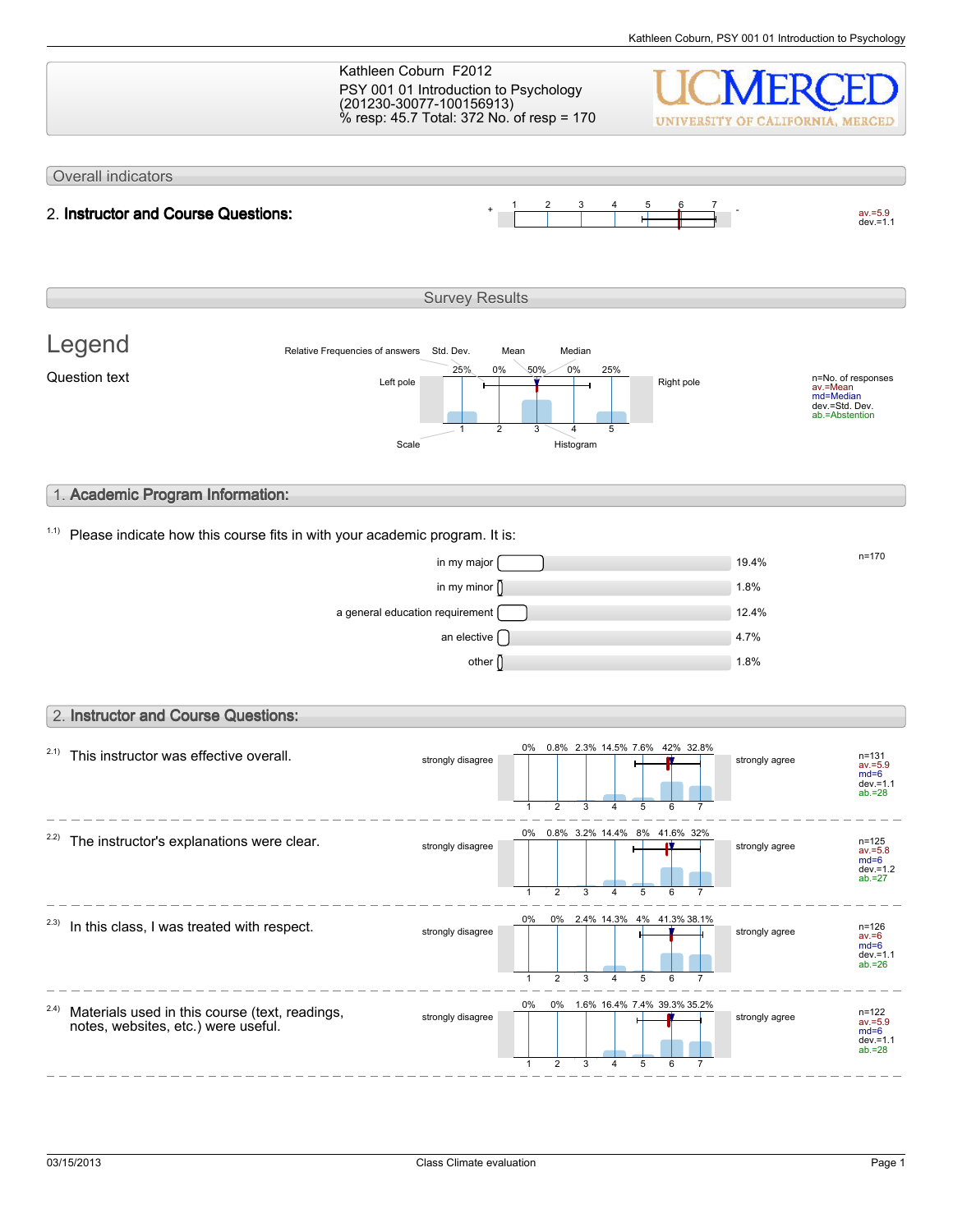| 2.5)<br>Assigned work was valuable to my learning.                          | strongly disagree | 0% 3.4% 13.8% 6.9% 38.8% 37.1%<br>0%<br>5                                                    | strongly agree | $n = 116$<br>$av = 5.9$<br>$md=6$<br>$dev = 1.1$<br>$ab = 40$ |
|-----------------------------------------------------------------------------|-------------------|----------------------------------------------------------------------------------------------|----------------|---------------------------------------------------------------|
| 2.6)<br>This class was well organized.                                      | strongly disagree | 0% 1.6% 11.4% 10.6% 40.7% 35.8%<br>0%<br>$\overline{2}$<br>3<br>5<br>6                       | strongly agree | $n = 123$<br>$av = 6$<br>$md=6$<br>$dev = 1$<br>$ab = 29$     |
| 2.7)<br>I knew what was expected of me in this class.                       | strongly disagree | 0%<br>0% 1.6% 13.5% 6.3% 42.9% 35.7%<br>5                                                    | strongly agree | $n = 126$<br>$av = 6$<br>$md=6$<br>$dev.=1.1$<br>$ab = 32$    |
| <sup>2.8)</sup> The instructor was well prepared for class.                 | strongly disagree | 0% 0.8% 2.4% 14.4% 8.8% 39.2% 34.4%<br>4<br>5                                                | strongly agree | $n = 125$<br>$av = 5.9$<br>$md=6$<br>$dev = 1.2$<br>$ab = 30$ |
| 2.9)<br>There was sufficient time in class for questions<br>and discussion. | strongly disagree | 0% 2.3% 15.3% 6.1% 38.9% 37.4%<br>0%<br>$\overline{1}$<br>$\overline{2}$<br>3<br>5<br>6<br>4 | strongly agree | $n = 131$<br>$av = 5.9$<br>$md=6$<br>$dev = 1.1$<br>$ab = 26$ |
| 2.10)<br>The instructor displayed enthusiasm for the<br>subject matter.     | strongly disagree | 0% 2.4% 15.9% 7.9% 40.5% 33.3%<br>0%<br>$\overline{2}$<br>$\mathbf{1}$<br>3<br>4<br>5        | strongly agree | $n = 126$<br>$av = 5.9$<br>$md=6$<br>$dev = 1.1$<br>$ab = 30$ |
| <sup>2.11)</sup> Methods of evaluation in this course were fair.            | strongly disagree | 0% 1.6% 14.5% 4.8% 43.5% 35.5%<br>0%<br>2<br>5                                               | strongly agree | $n = 124$<br>$av = 6$<br>$md=6$<br>$dev = 1.1$<br>$ab = 31$   |
| <sup>2.12)</sup> Feedback on my work was valuable to my<br>learning.        | strongly disagree | 0% 1.7% 16.1% 6.8% 38.1% 37.3%<br>0%<br>5<br>6                                               | strongly agree | n=118<br>$av = 5.9$<br>$md=6$<br>$dev = 1.1$<br>$ab = 33$     |
| 2.13)<br>The instructor was available for consultation<br>outside class.    | strongly disagree | $0\%$<br>$0\%$<br>1.5%<br>14.5%<br>6.9% 38.2%<br>38.9%<br>2<br>3<br>5<br>4                   | strongly agree | $n = 131$<br>$av = 6$<br>$md=6$<br>$dev = 1.1$<br>$ab = 28$   |
| $2.14$ ) I learned a great deal in this course.                             | strongly disagree | 0% 1.6% 12.1% 7.3% 37.9% 41.1%<br>0%                                                         | strongly agree | $n = 124$<br>$av = 6$<br>$md=6$<br>$dev = 1.1$<br>$ab = 26$   |

1 2 3 4 5 6 7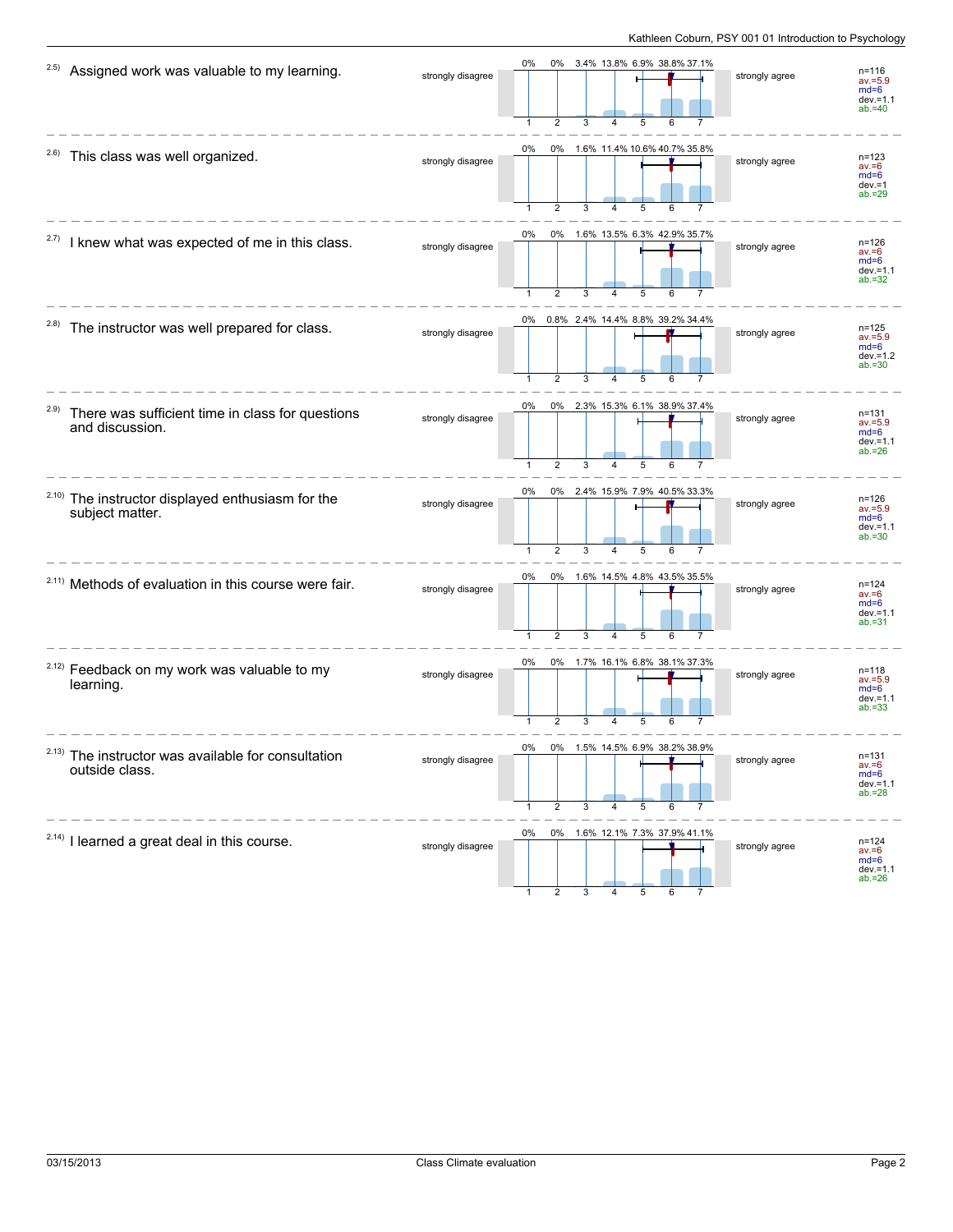#### **Histogram for scaled questions**

#### This instructor was effective overall.



Materials used in this course (text, readings, notes, websites, etc.) were useful.



I knew what was expected of me in this class.







#### The instructor was available for consultation outside class.





Assigned work was valuable to my learning.

The instructor's explanations were clear.



The instructor was well prepared for class.



Methods of evaluation in this course were fair.



I learned a great deal in this course.



In this class, I was treated with respect.



This class was well organized.



There was sufficient time in class for questions and discussion.



Feedback on my work was valuable to my learning.

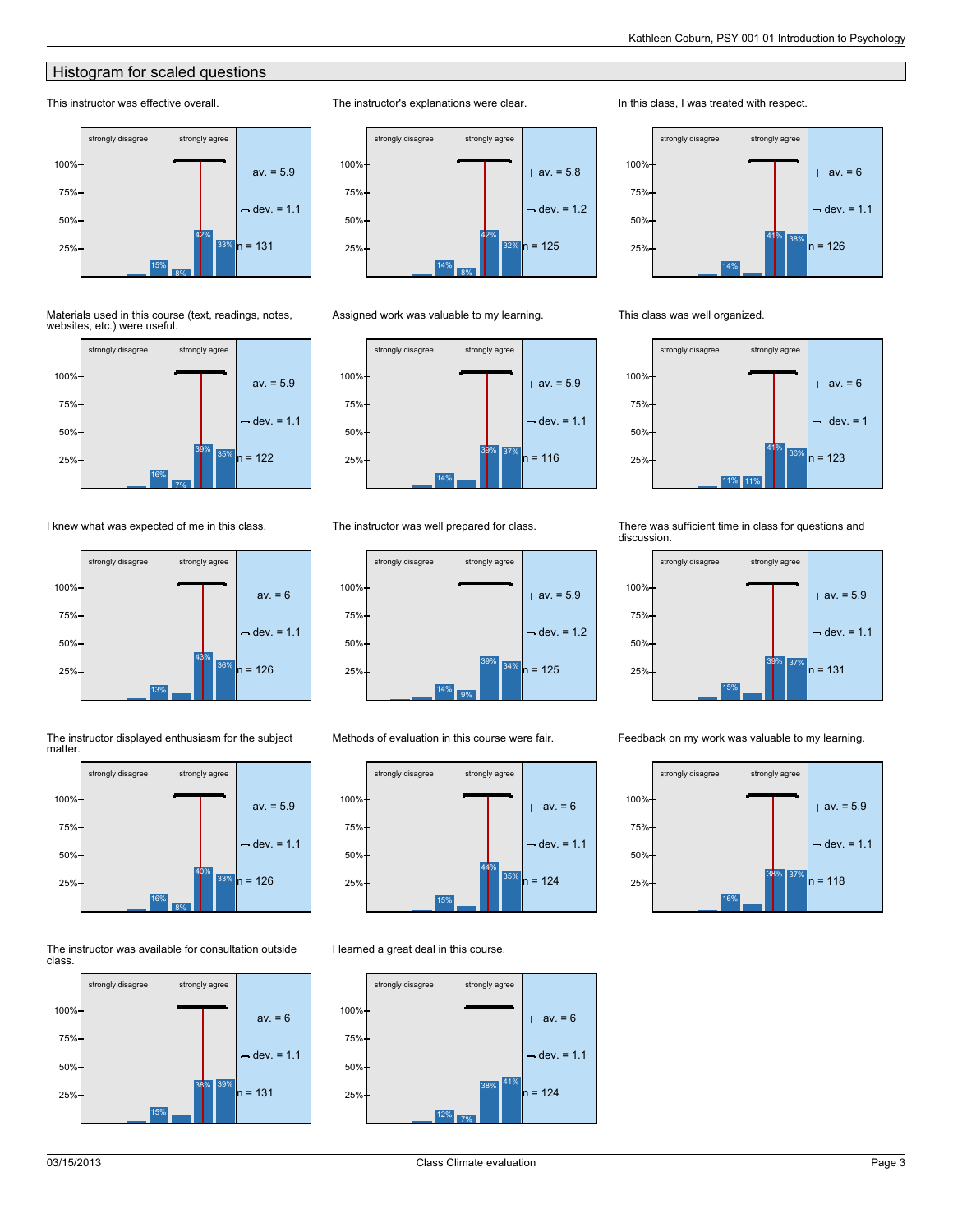#### Profile

Name of the instructor: Kathleen Coburn Name of the course: (Name of the survey)

Subunit: Social Sciences, Humanities & Arts PSY 001 01 Introduction to Psychology

#### 2. **Instructor and Course Questions:**

| 2.1) This instructor was effective overall.                                                               | strongly disagree |  | strongly agree | $n = 131$<br>$av = 5.9$ |
|-----------------------------------------------------------------------------------------------------------|-------------------|--|----------------|-------------------------|
| 2.2) The instructor's explanations were clear.                                                            | strongly disagree |  | strongly agree | $n = 125$<br>$av = 5.8$ |
| 2.3) In this class, I was treated with respect.                                                           | strongly disagree |  | strongly agree | $n = 126$<br>$av = 6$   |
| 2.4) Materials used in this course (text, readings, notes, websites, etc.) were useful. strongly disagree |                   |  | strongly agree | $n = 122$<br>$av = 5.9$ |
| 2.5) Assigned work was valuable to my learning.                                                           | strongly disagree |  | strongly agree | $n = 116$<br>$av = 5.9$ |
| 2.6) This class was well organized.                                                                       | strongly disagree |  | strongly agree | $n = 123$<br>$av = 6$   |
| 2.7) I knew what was expected of me in this class.                                                        | strongly disagree |  | strongly agree | $n = 126$<br>$av = 6$   |
| 2.8) The instructor was well prepared for class.                                                          | strongly disagree |  | strongly agree | $n = 125$<br>$av = 5.9$ |
| 2.9) There was sufficient time in class for questions and discussion.                                     | strongly disagree |  | strongly agree | $n = 131$<br>$av = 5.9$ |
| 2.10) The instructor displayed enthusiasm for the subject matter.                                         | strongly disagree |  | strongly agree | $n = 126$<br>$av = 5.9$ |
| 2.11) Methods of evaluation in this course were fair.                                                     | strongly disagree |  | strongly agree | $n = 124$<br>$av = 6$   |
| 2.12) Feedback on my work was valuable to my learning.                                                    | strongly disagree |  | strongly agree | $n = 118$<br>$av = 5.9$ |
| 2.13) The instructor was available for consultation outside class.                                        | strongly disagree |  | strongly agree | $n = 131$<br>$av = 6$   |
| 2.14) I learned a great deal in this course.                                                              | strongly disagree |  | strongly agree | $n = 124$<br>$av = 6$   |
|                                                                                                           |                   |  |                |                         |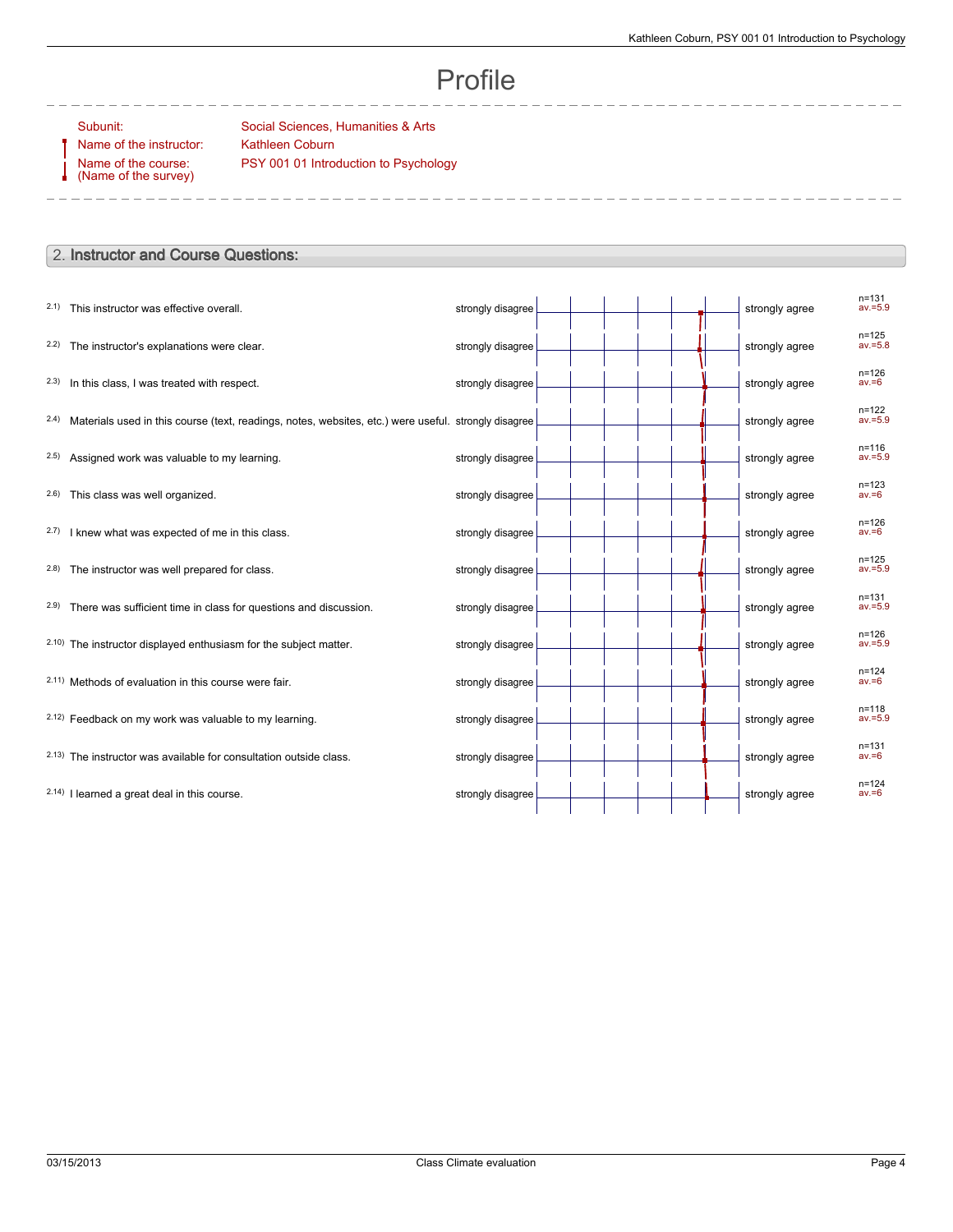#### Profile

 $- - - -$ 

Name of the course: (Name of the survey)

---------

Subunit: Social Sciences, Humanities & Arts Name of the instructor: Kathleen Coburn PSY 001 01 Introduction to Psychology

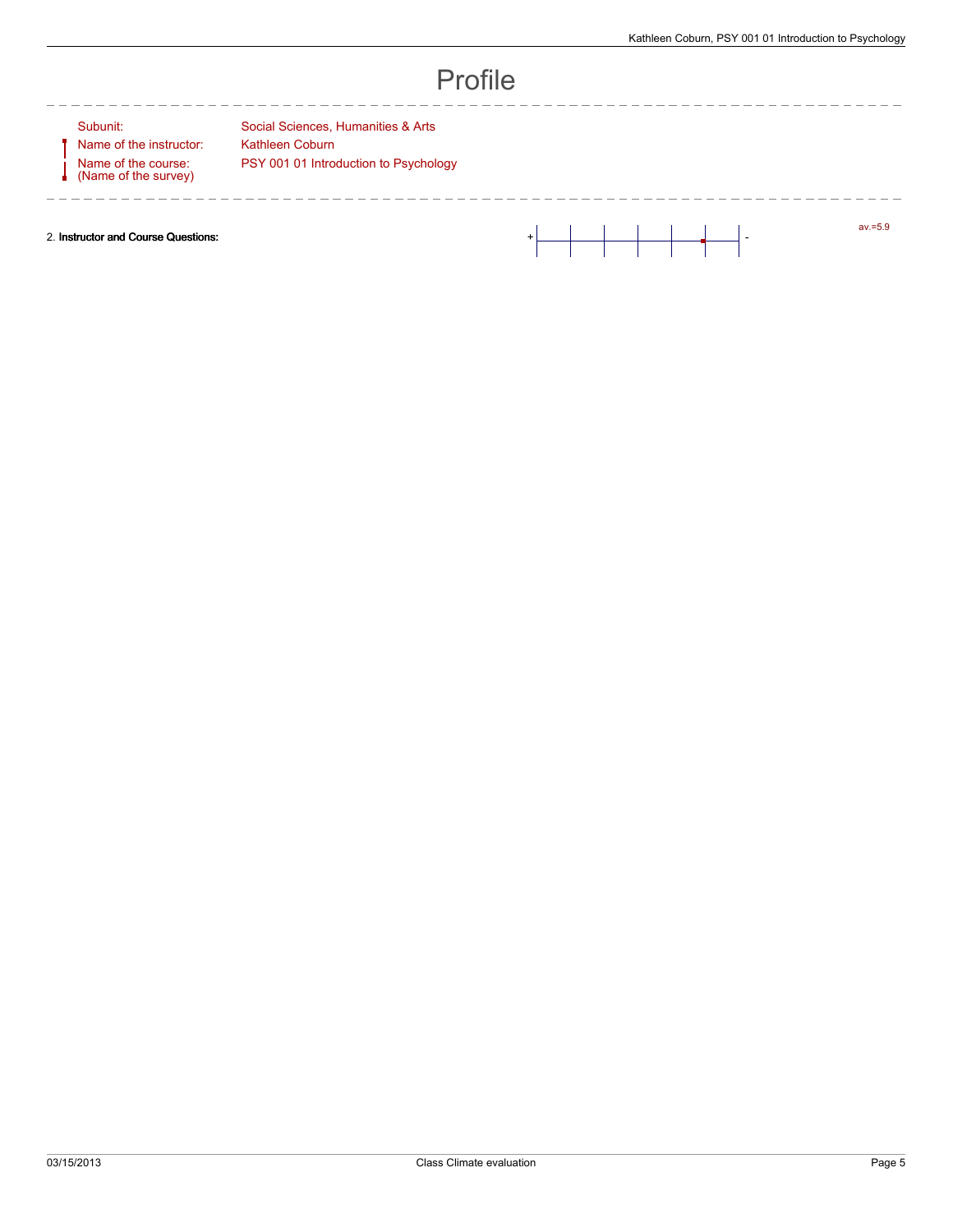Comments Report

3. Open Response Questions:

 $3.1)$  What do you like most about the course and instructor?

She was helpful with the material.

## $N$  ic p

# Avilla made it roally interestering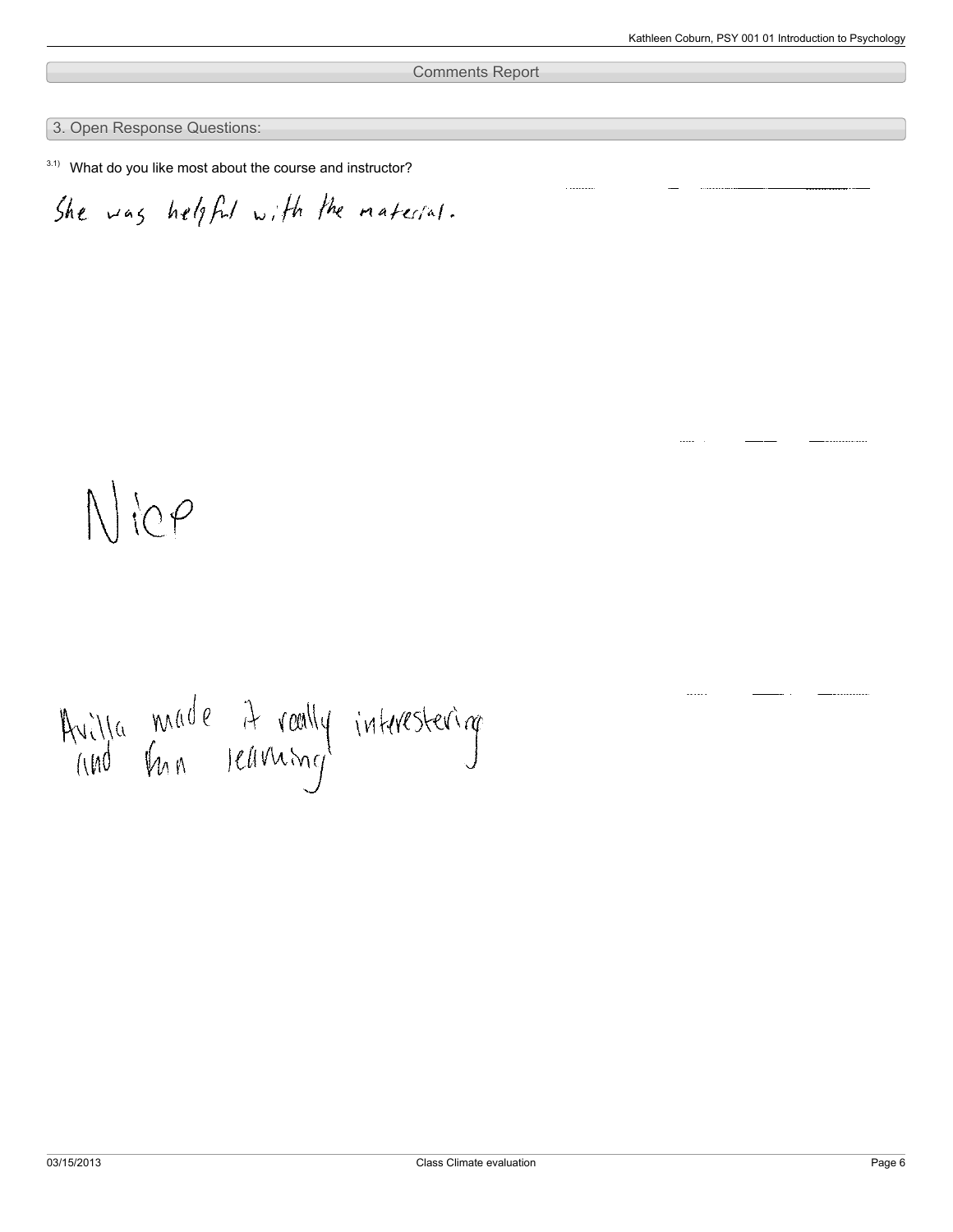### I liked the instructor's speness and enthusiasm.

| Really liked the examples and that he<br>post the stides online.

Lovery T.A. Helptu!

slides for review were helpful 8 TA was  $h\ll pfu1$  foo.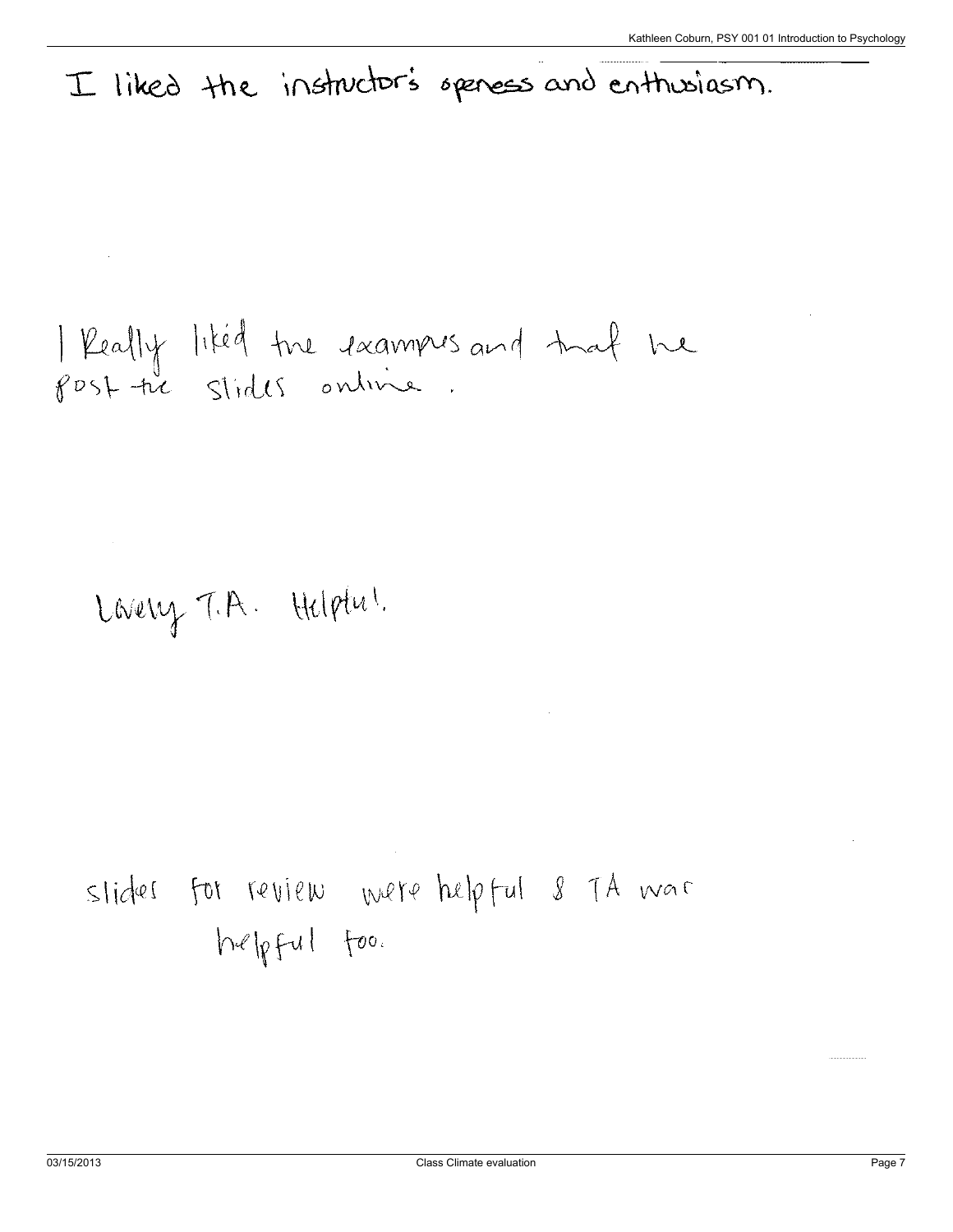### I liked the protessor's ensurism.

Helpes with questions

gard TA

tus ethnologism and the organization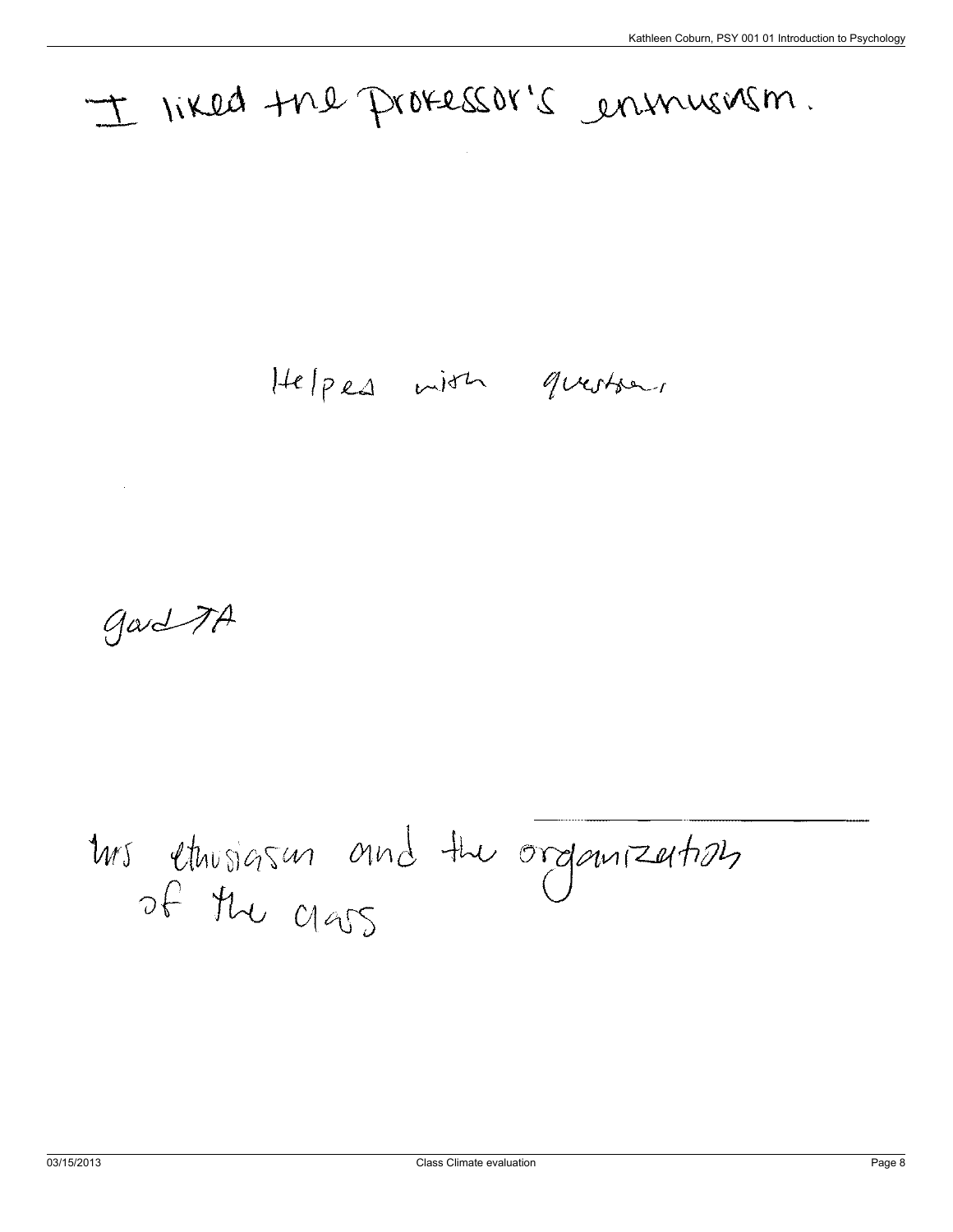Helped me dunng office hours and renews.

I never met or

### MUIL Knew AMIS TA

the class itself was jirteresting, she was always available and heavy the shear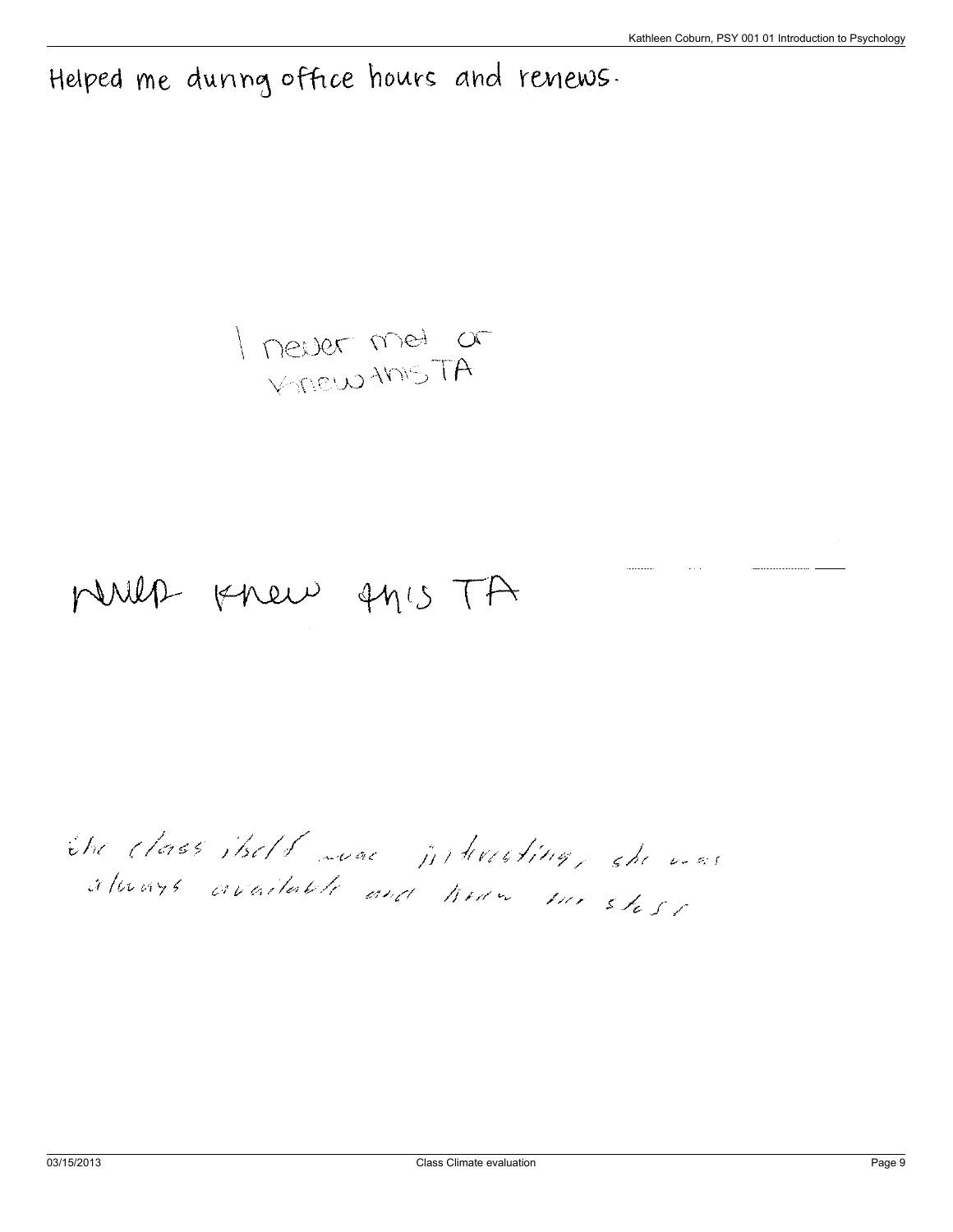She interacted mith her students during meries

General course and longt rue for.

 $\mathcal{N}$ 

Never interacted with the T.A's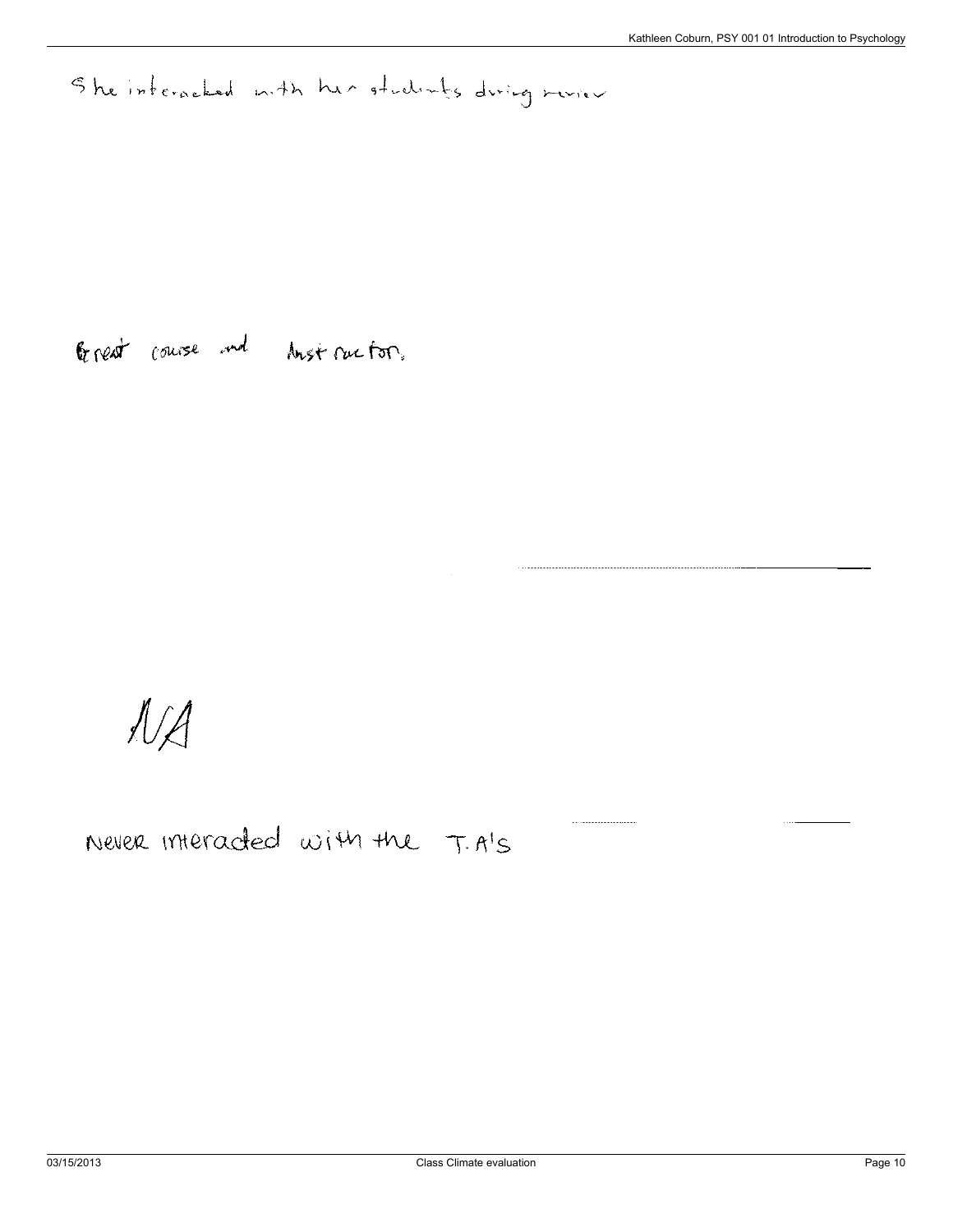The enthosiasm and the materials courted.

good renser sessions

Be nothing

Her minus ver well arganized arel she praised the class predigionsly.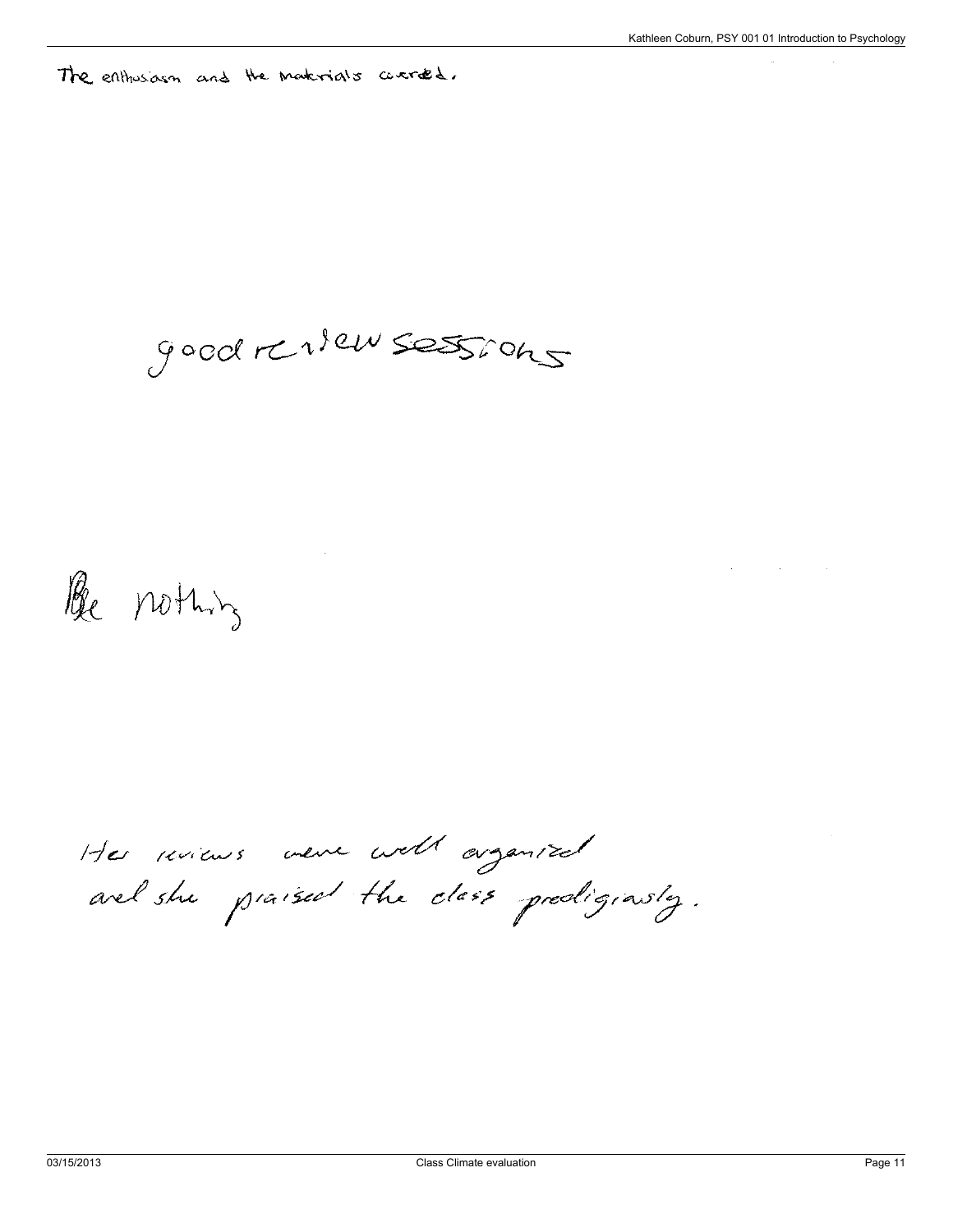### Did well in helping

very intelligent

## Helped with review study sessions

#### Helpful for perieu practice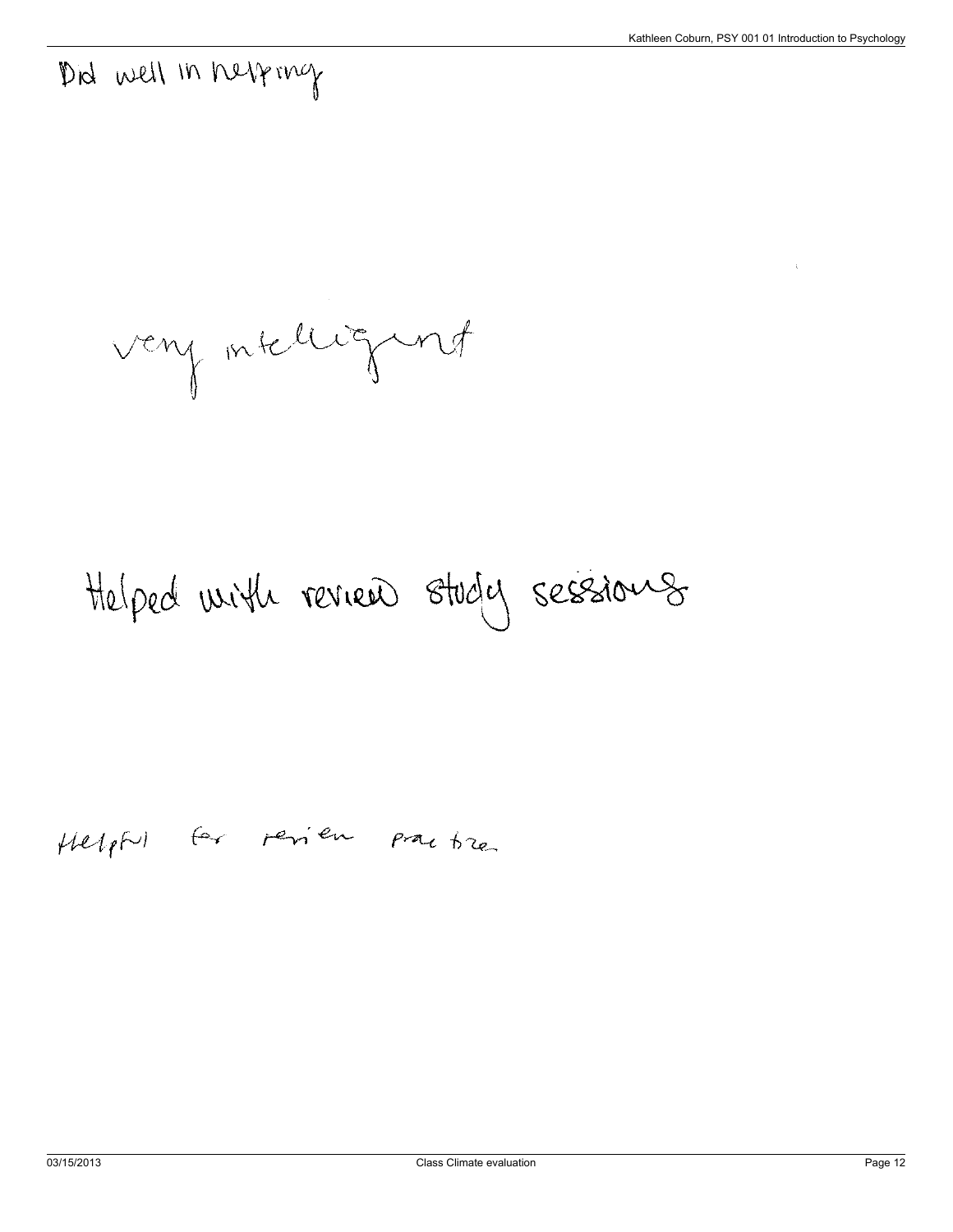She did a pretty good reviewsession.

appel at<br>Ixplaining

I ravely worked woth TA's inthu course.

Never interacted w/ this TA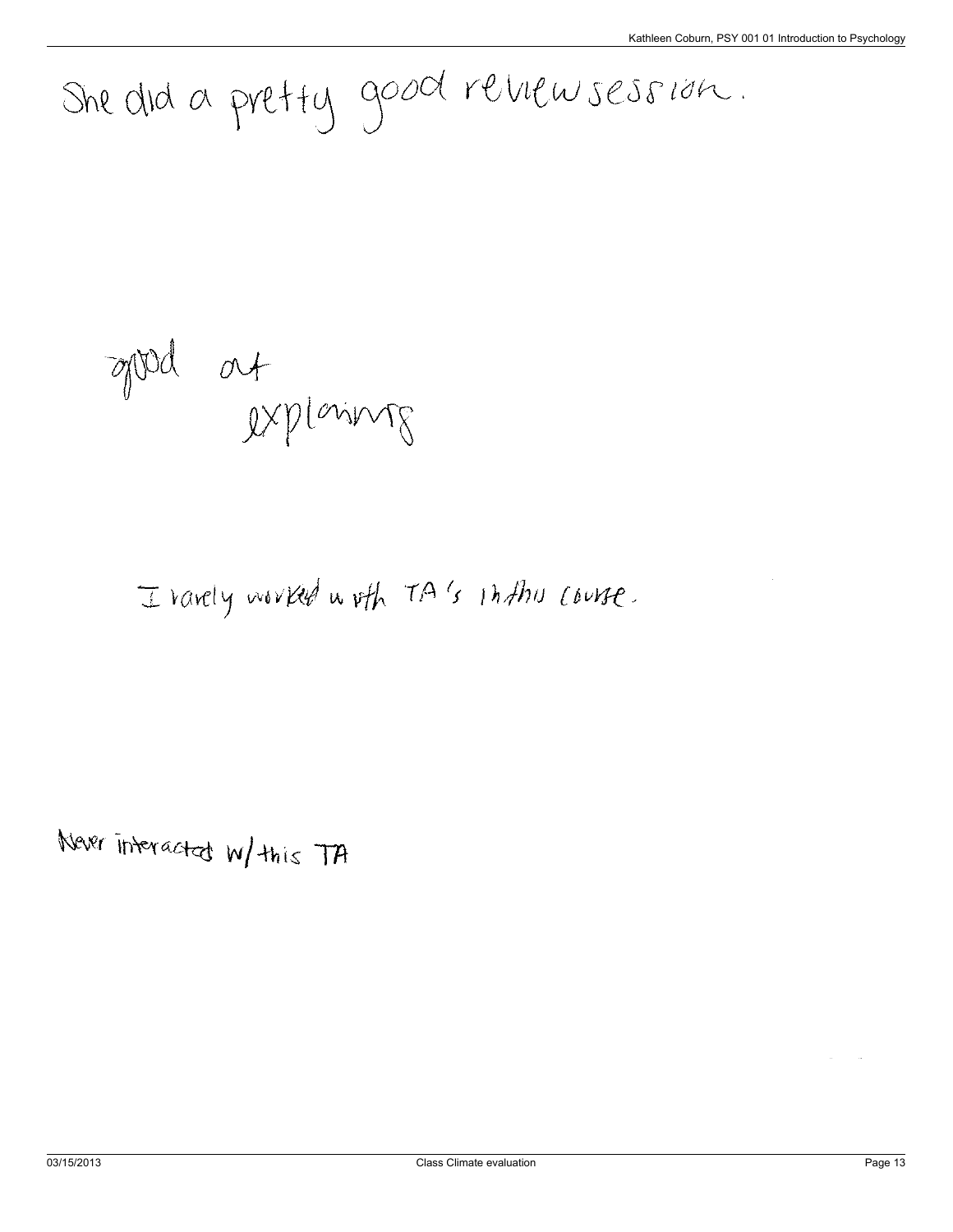## Aluarys trene and helpful

### Graded Jept

## Giveat instructore

Takes time to have study has before midlerms.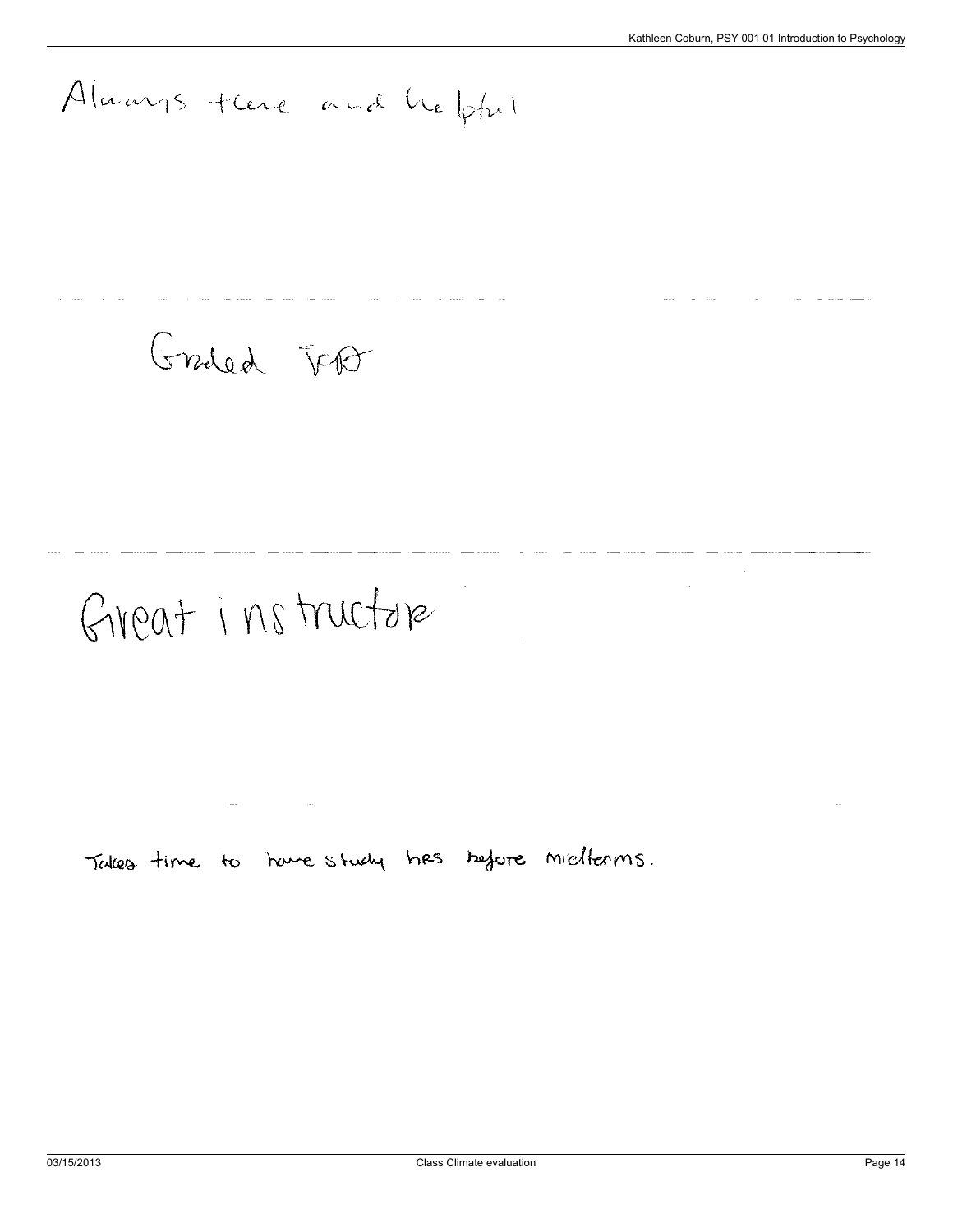Course was<br>held my attention the<br>entire way.

 $3.2$ ) What could the instructor do to improve the course, if anything?

There is so much information. It would be helpful if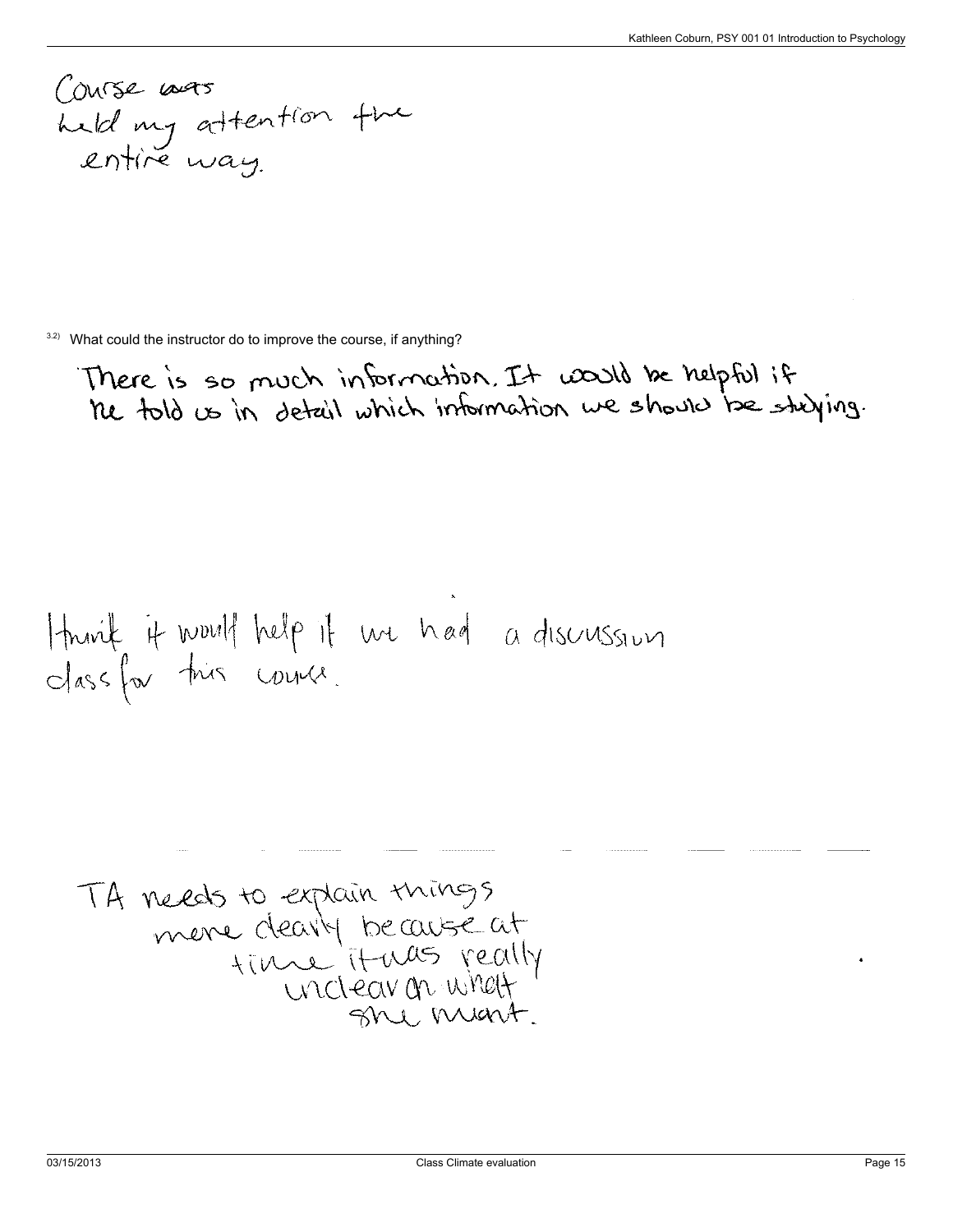Put office hour on slides.

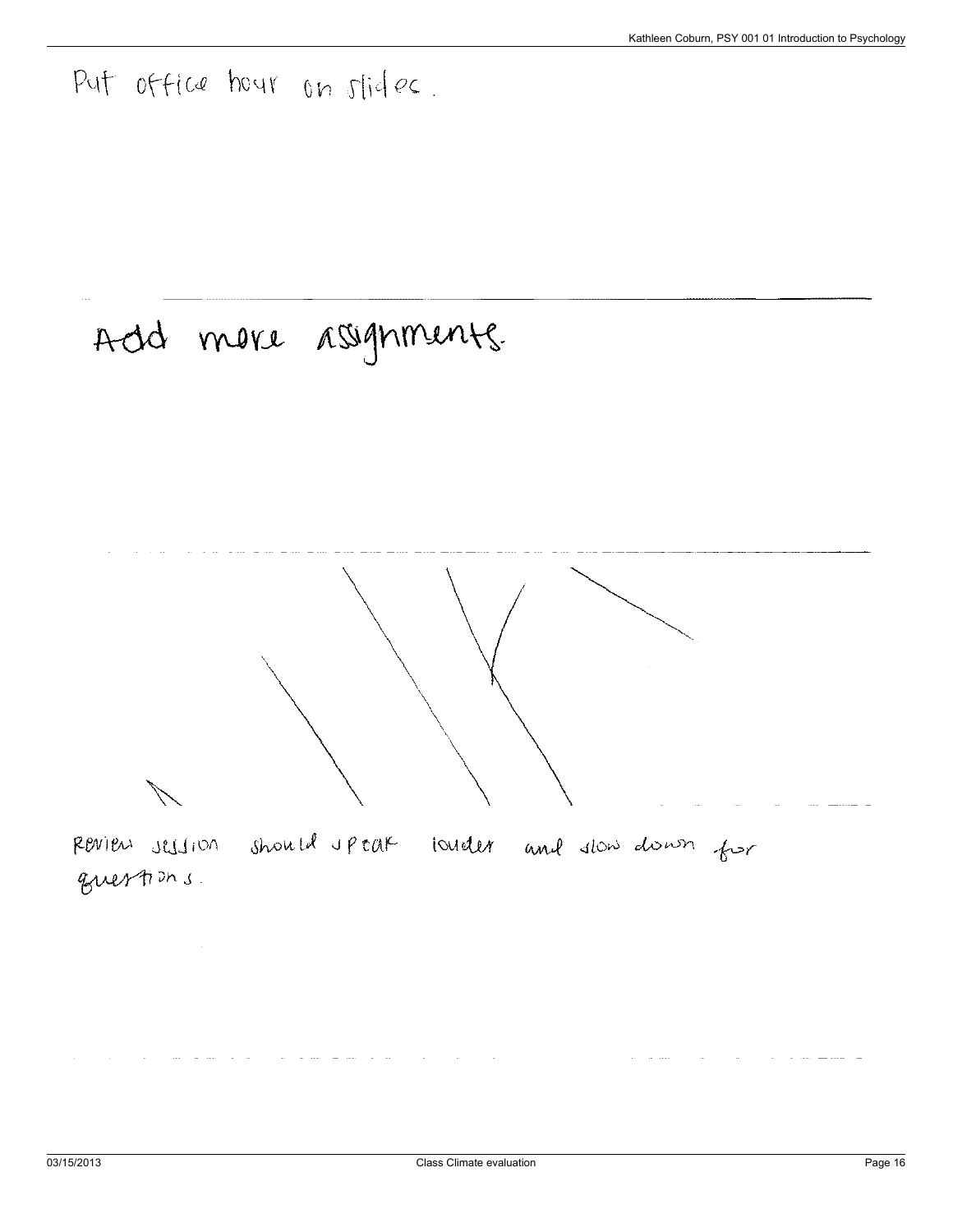Have hooksture usin 245

### Onothing.

### A sinaller class sier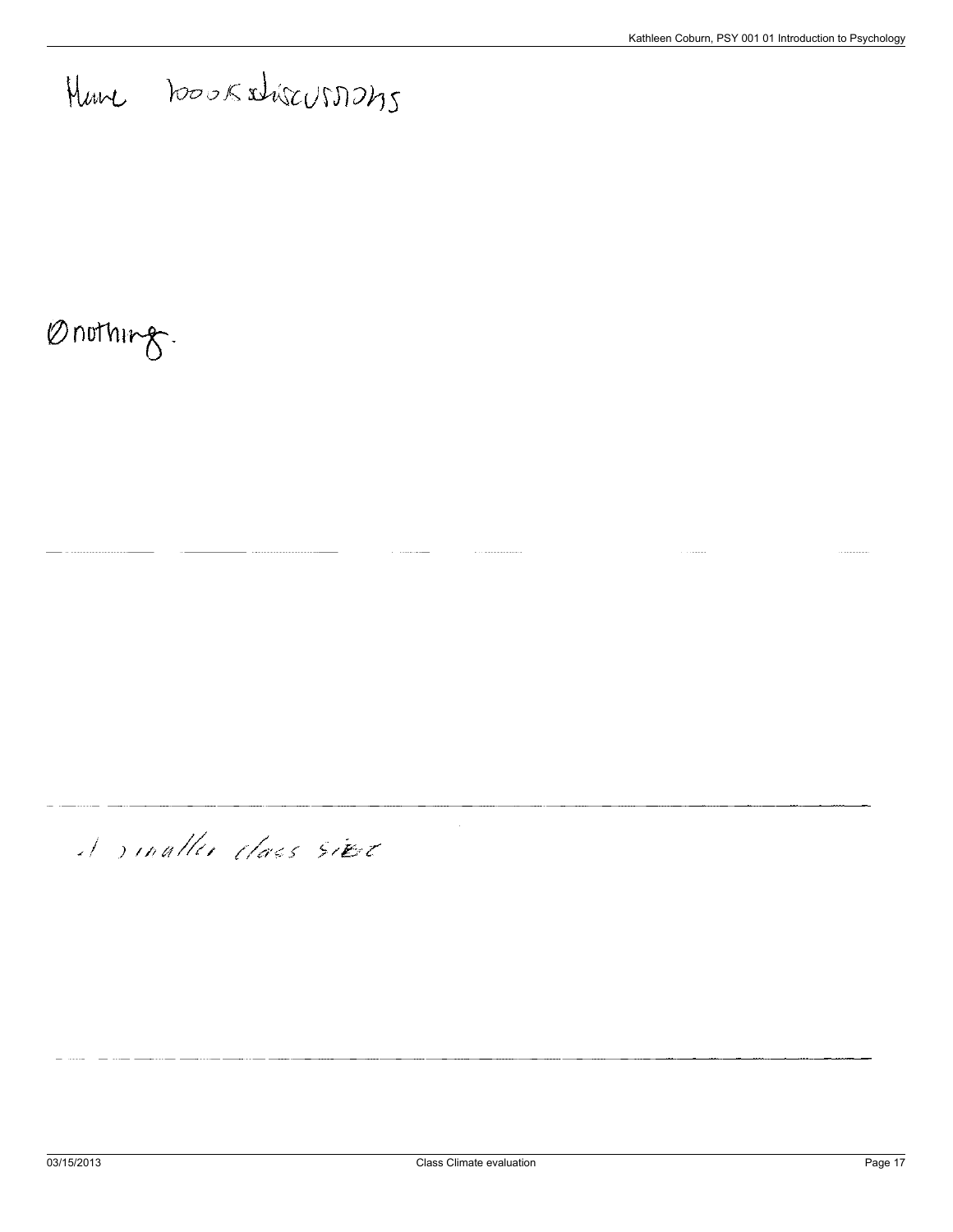### Tack Condur. Explain duper.

- know the material by trying to dreat good exploring it

 $\bar{z}$ 

- be more contraiting
- TUNK looker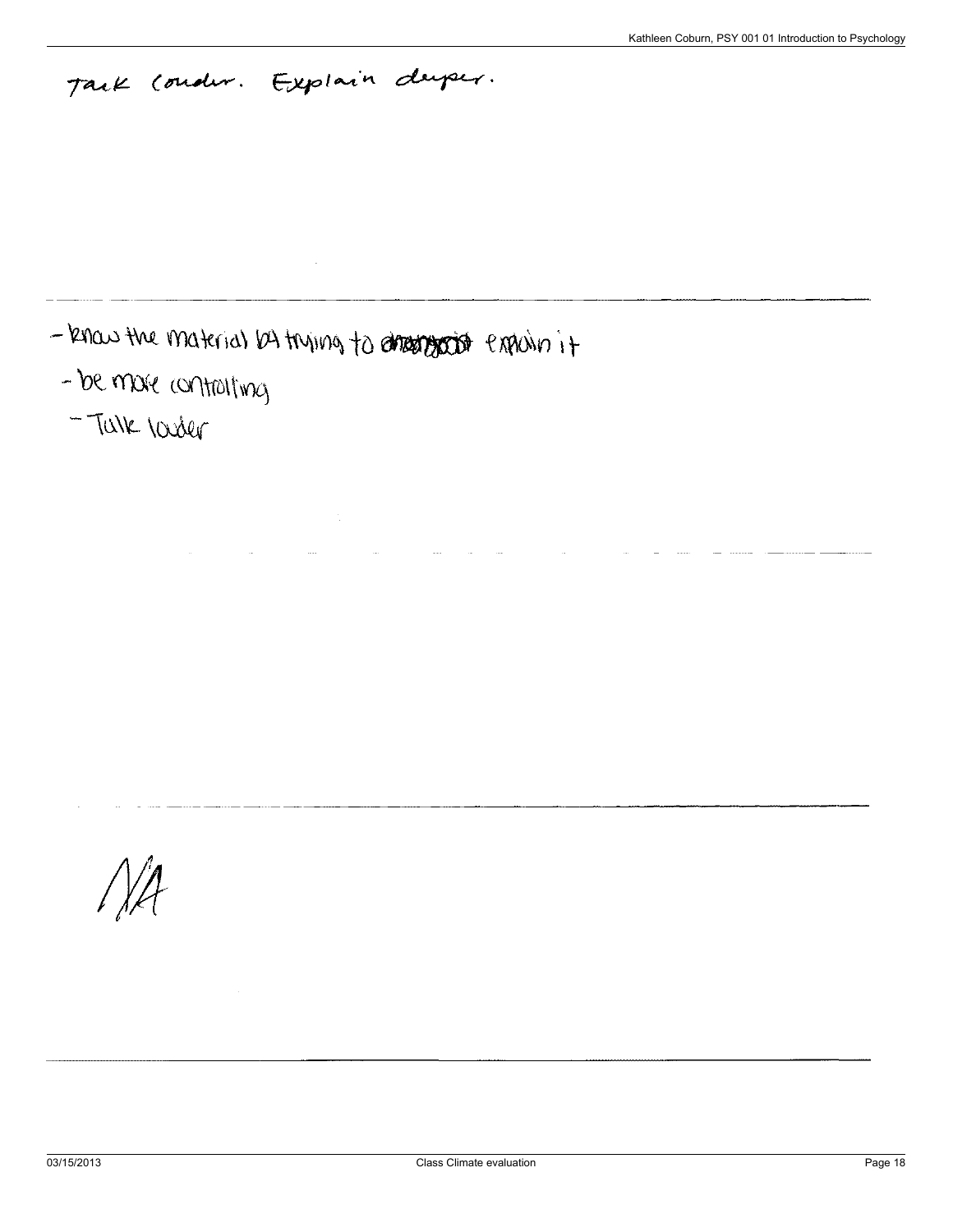## be londer

no comment.

 $\hat{\boldsymbol{\theta}}$ 

 $N/A$ 

 $\mathbf{r}$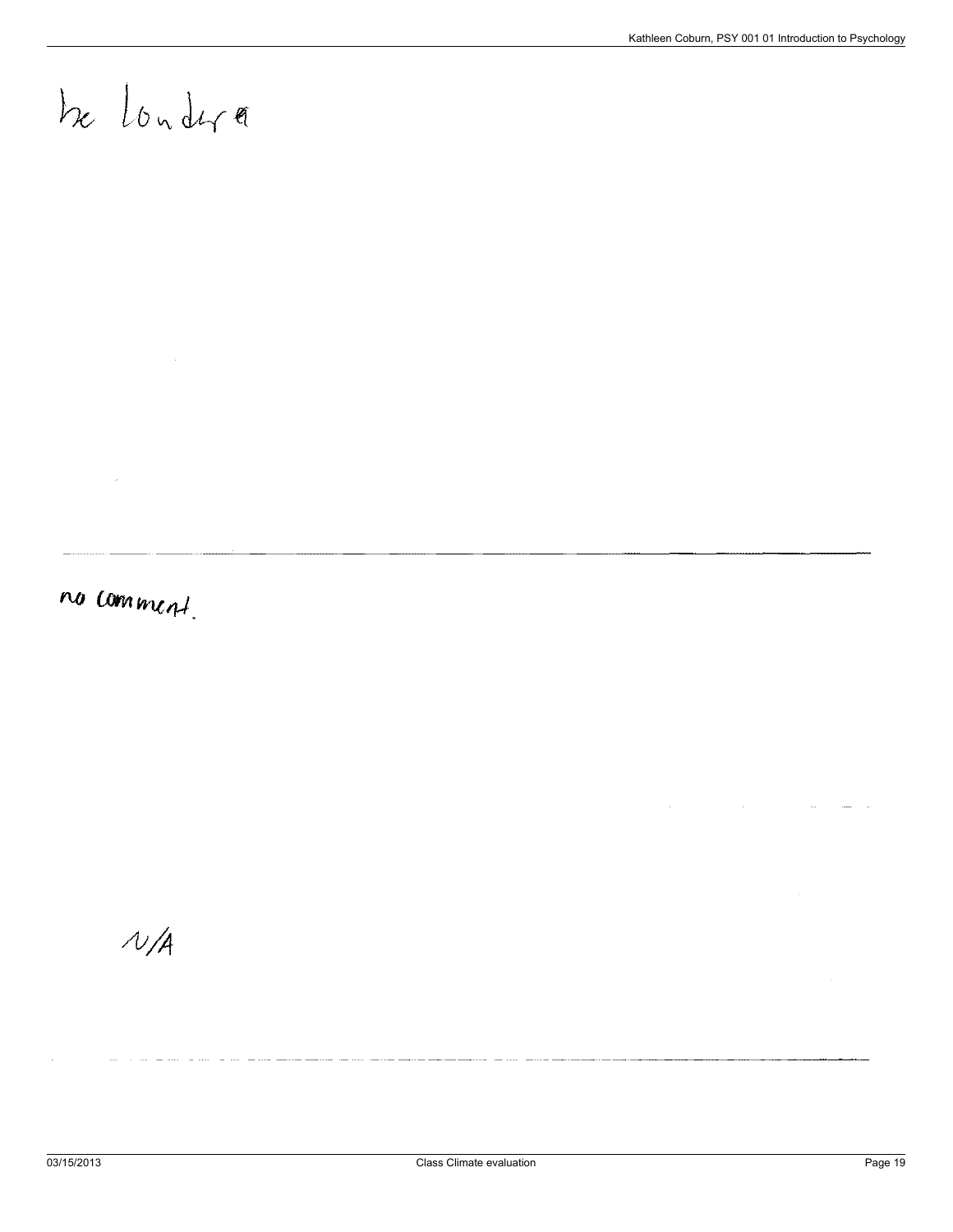De mon prepara for renew session

### Know what is covered on test.

Speak Louder go slower when you do review servous explus tungs with more depth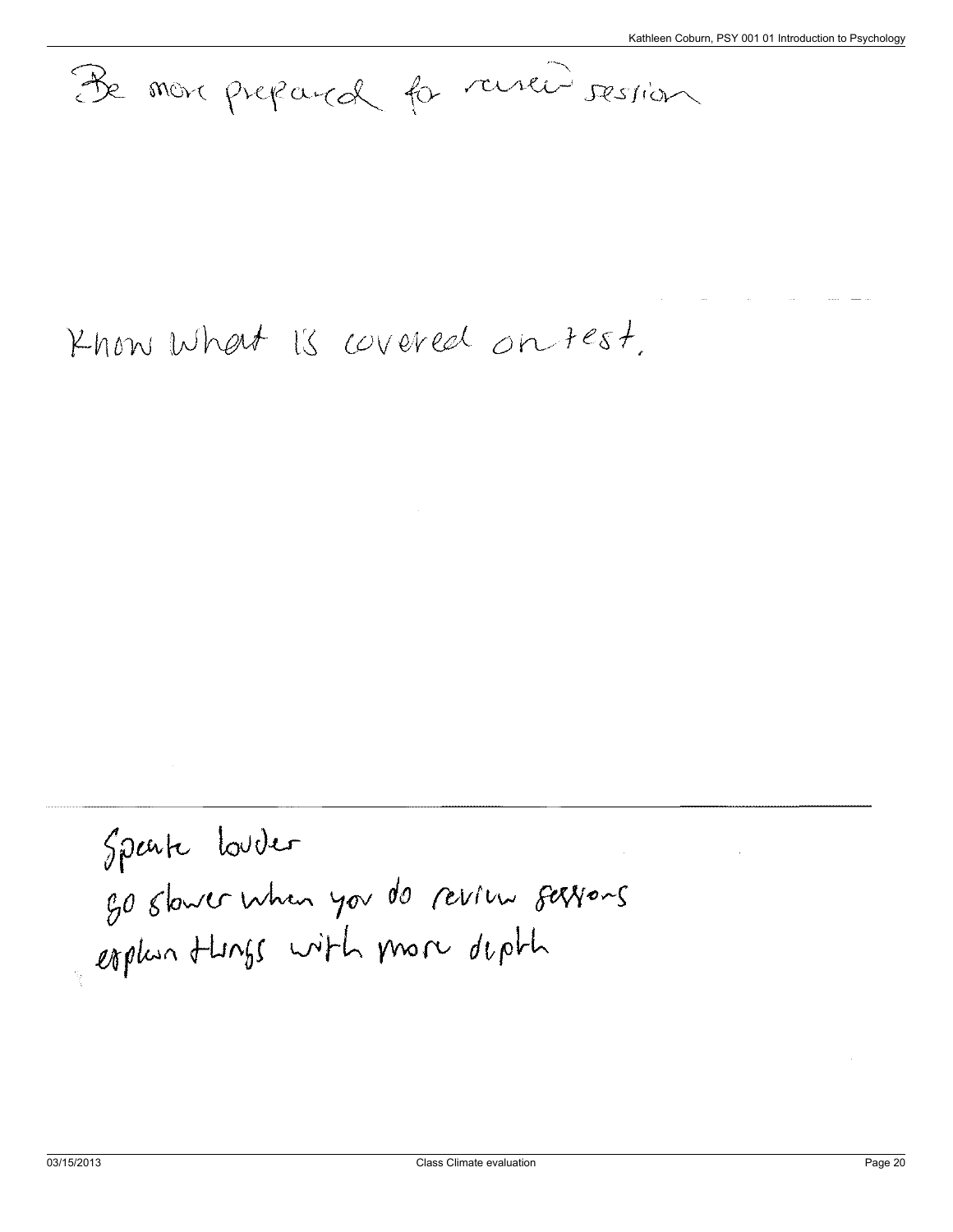#### Has to tAIK louder.

 $\mathbf{r}$ 

 $N/A$ 

 $3.3)$  Other comments or suggestions.

 $N/\ell$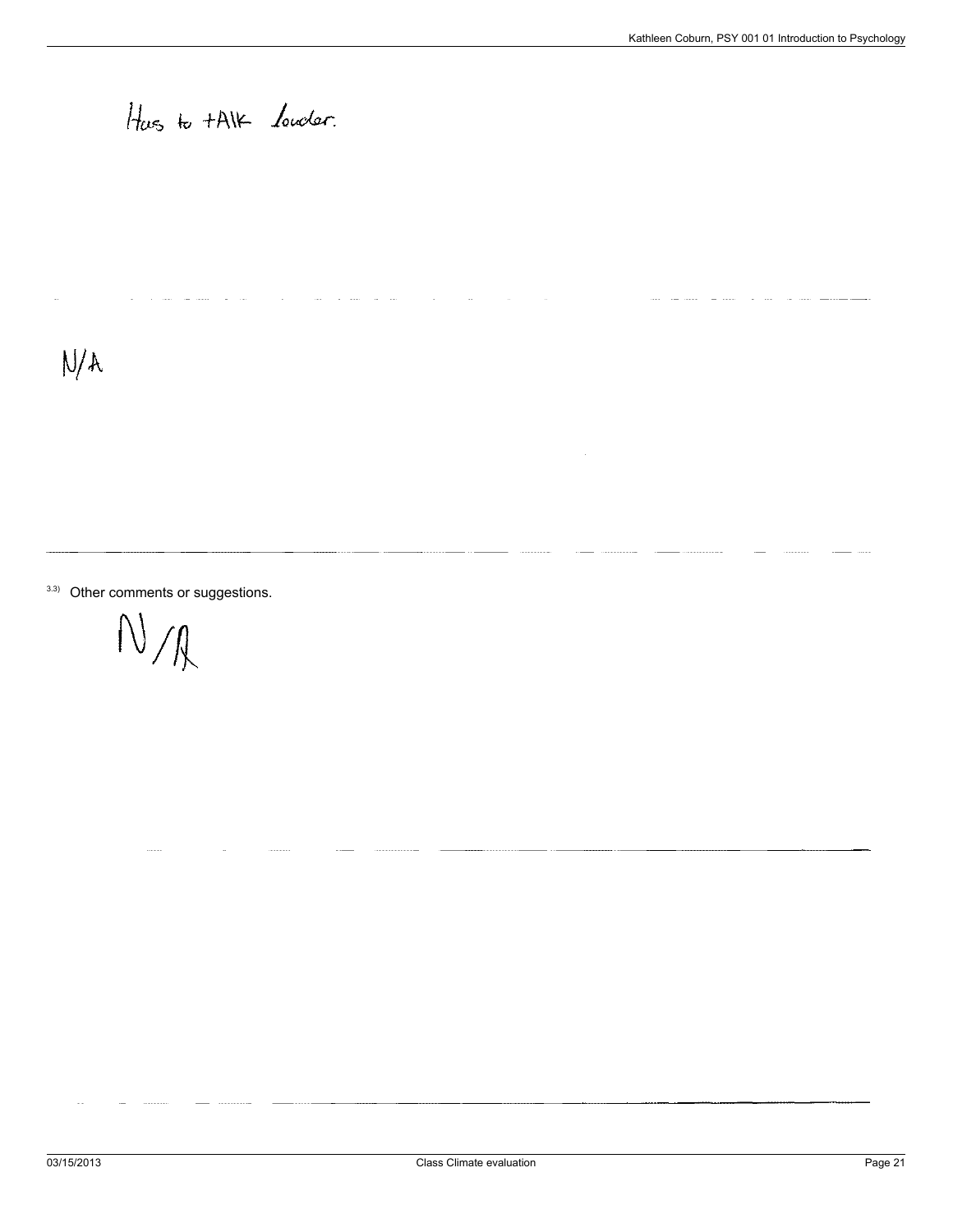$\sqrt{\frac{4}{\pi}}$ 



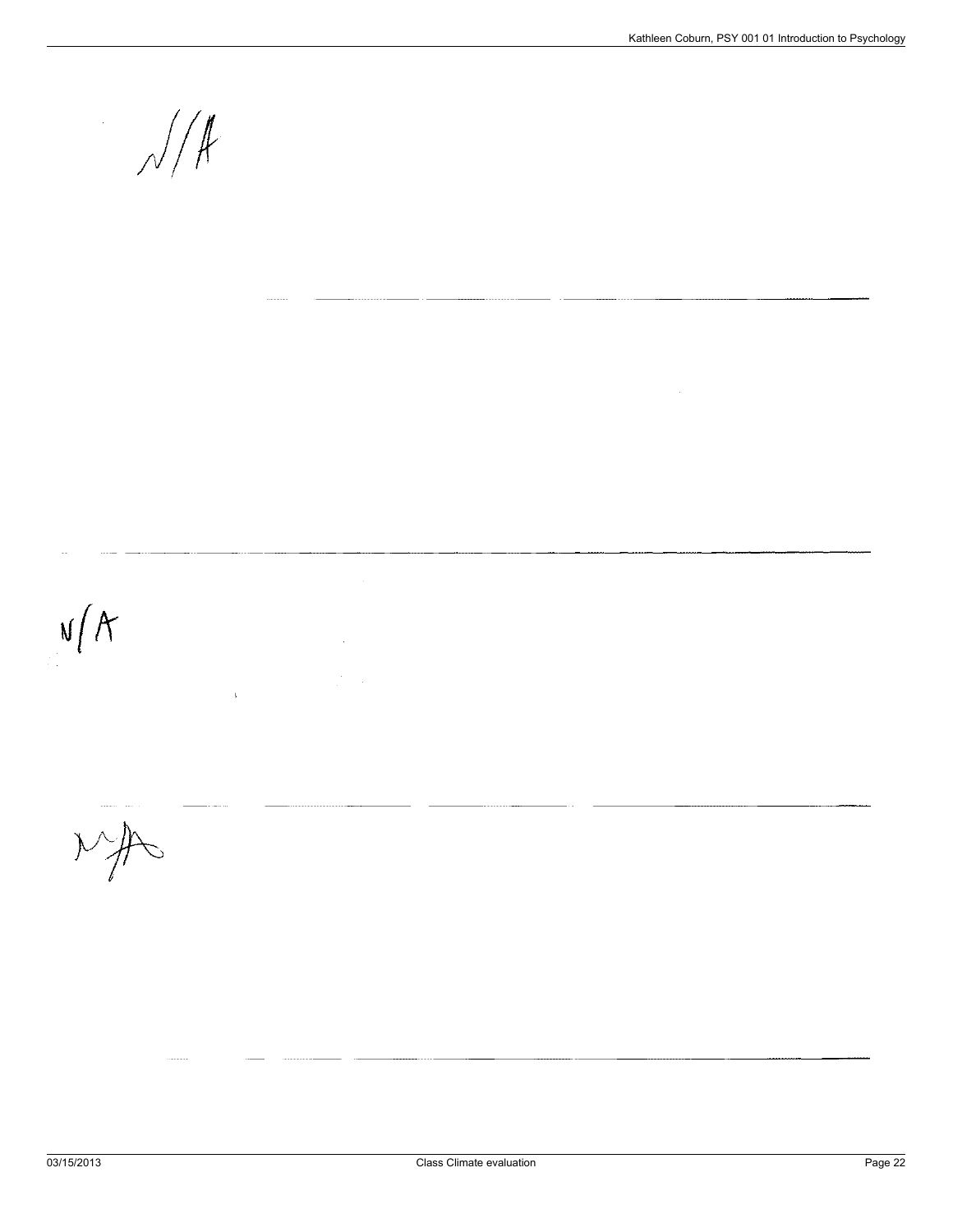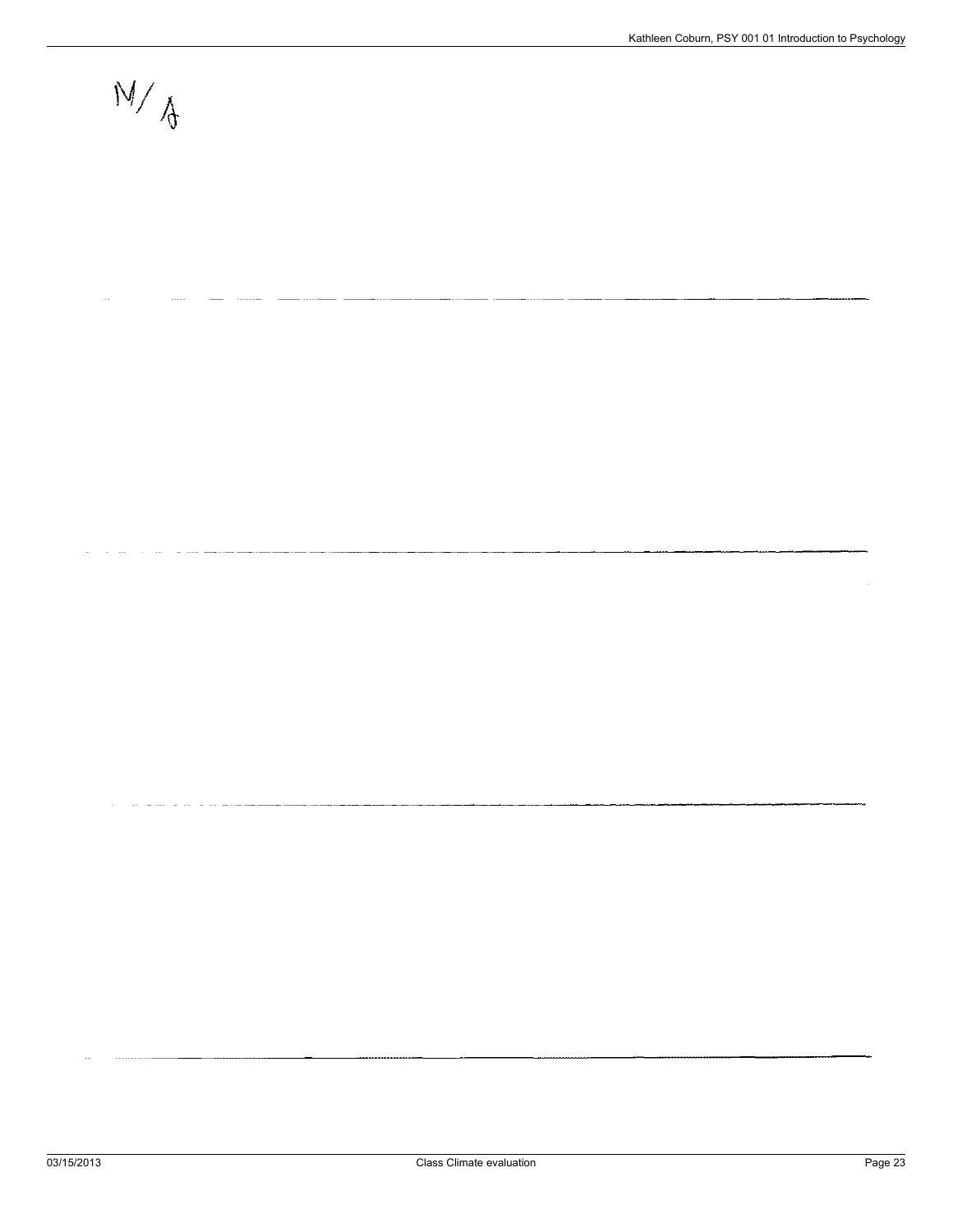





 $\hat{\boldsymbol{\gamma}}$ 

 $\mathcal{A}^{\mathcal{A}}$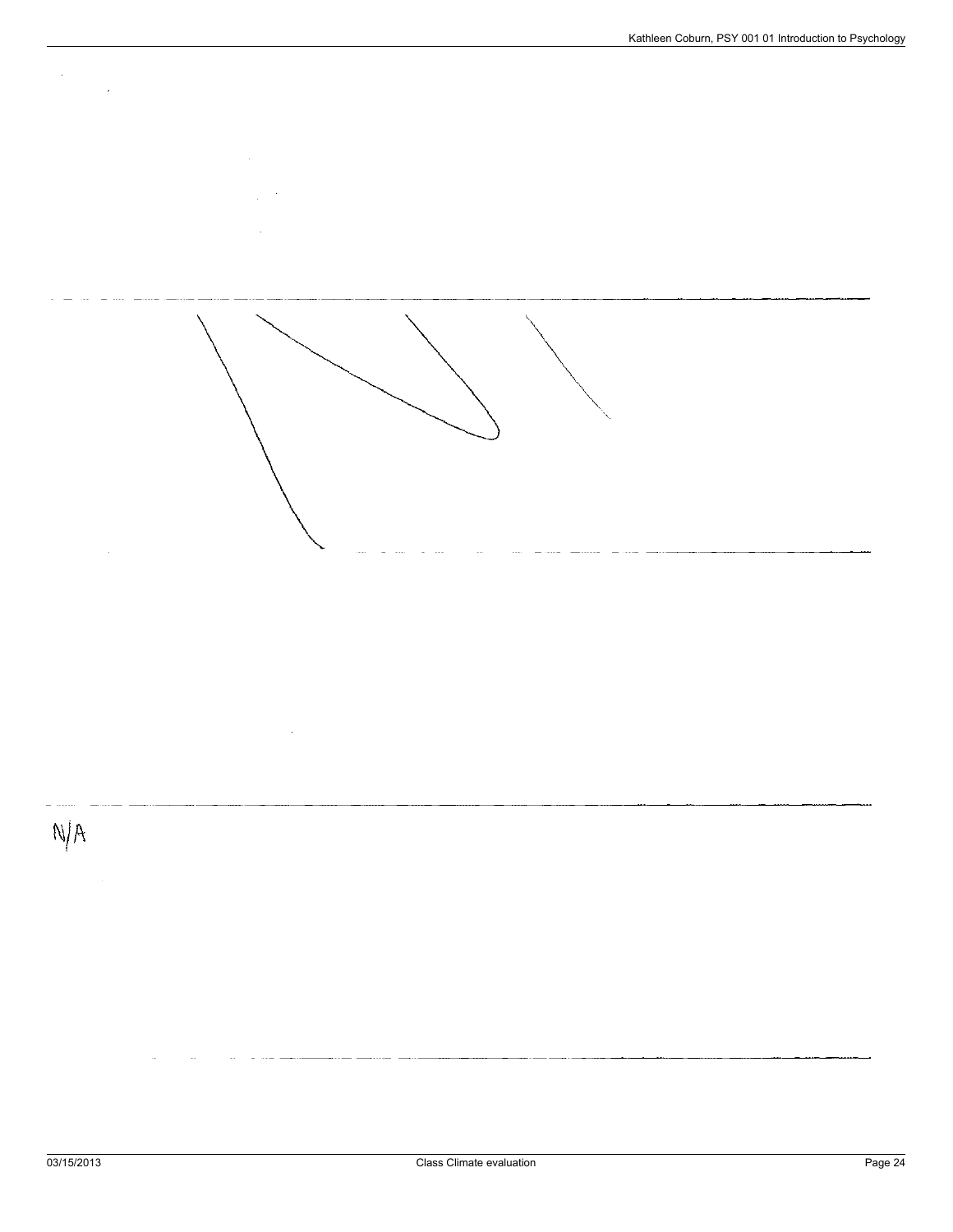$\mathbb{N}/\mathbb{N}$  $\sqrt{\pi}$ Ofreat class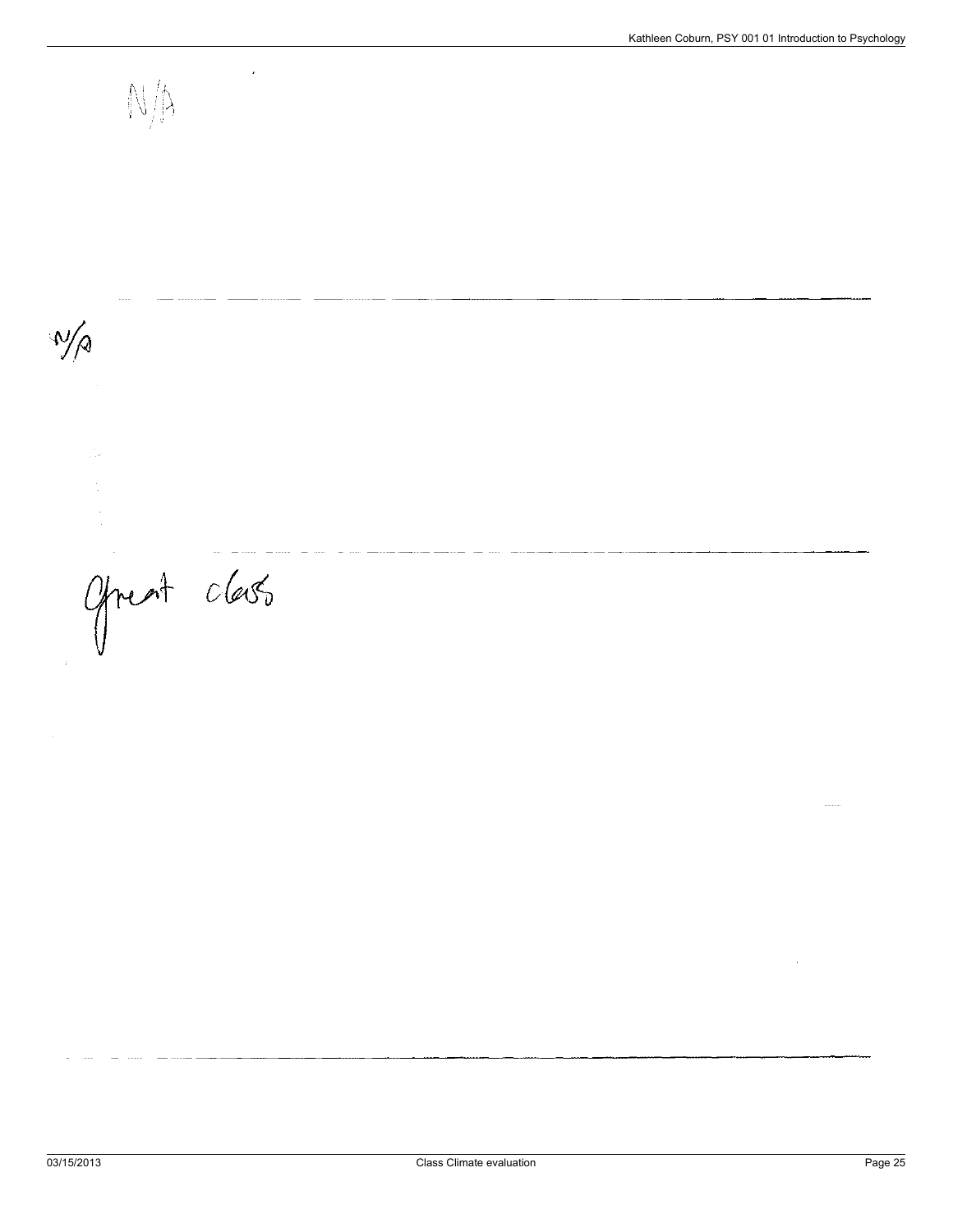I Never interacted with the T.A.'s.

 $10110$ 

 $N/A$ 

 $N/4$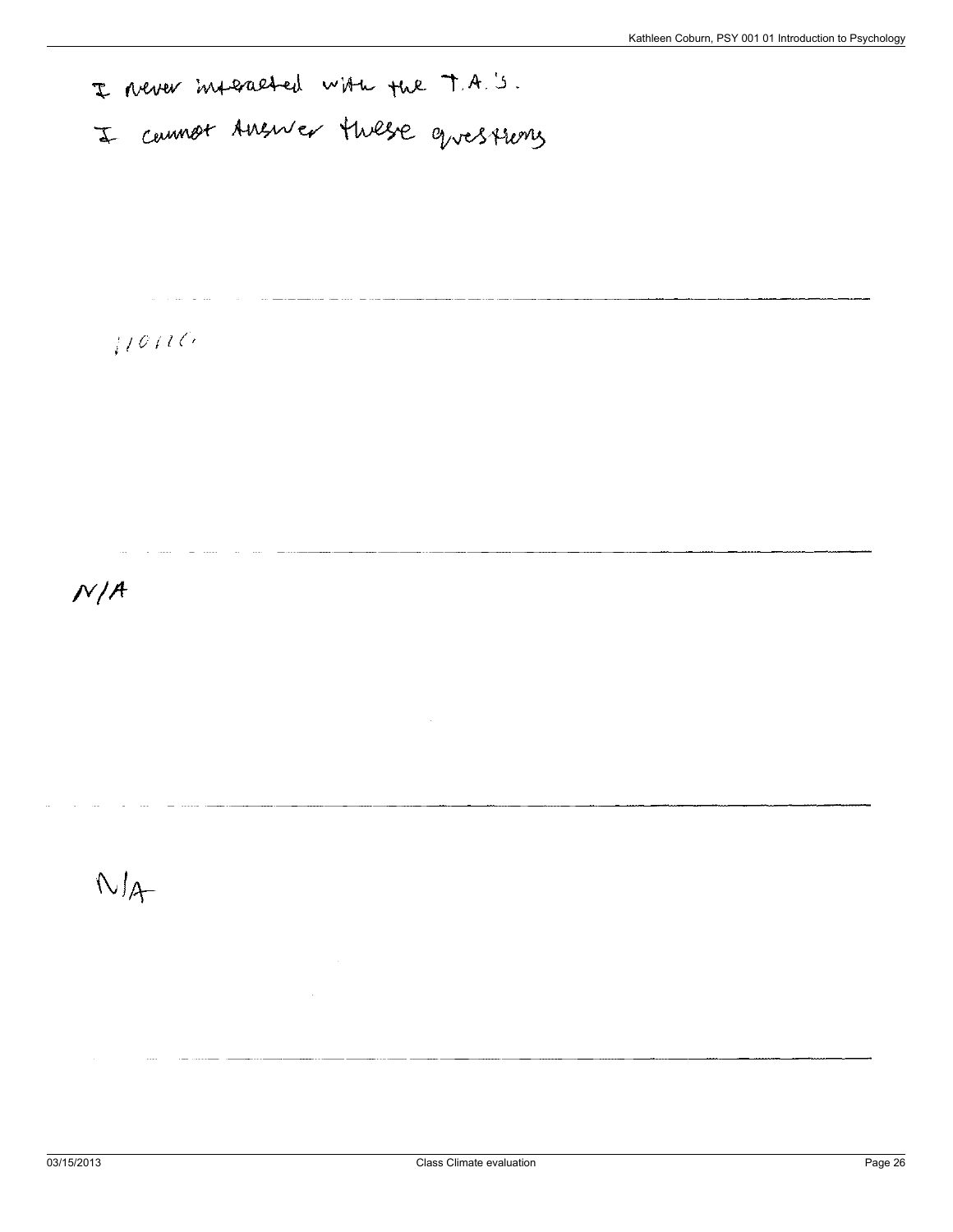$\mathcal{N}\mathcal{A}$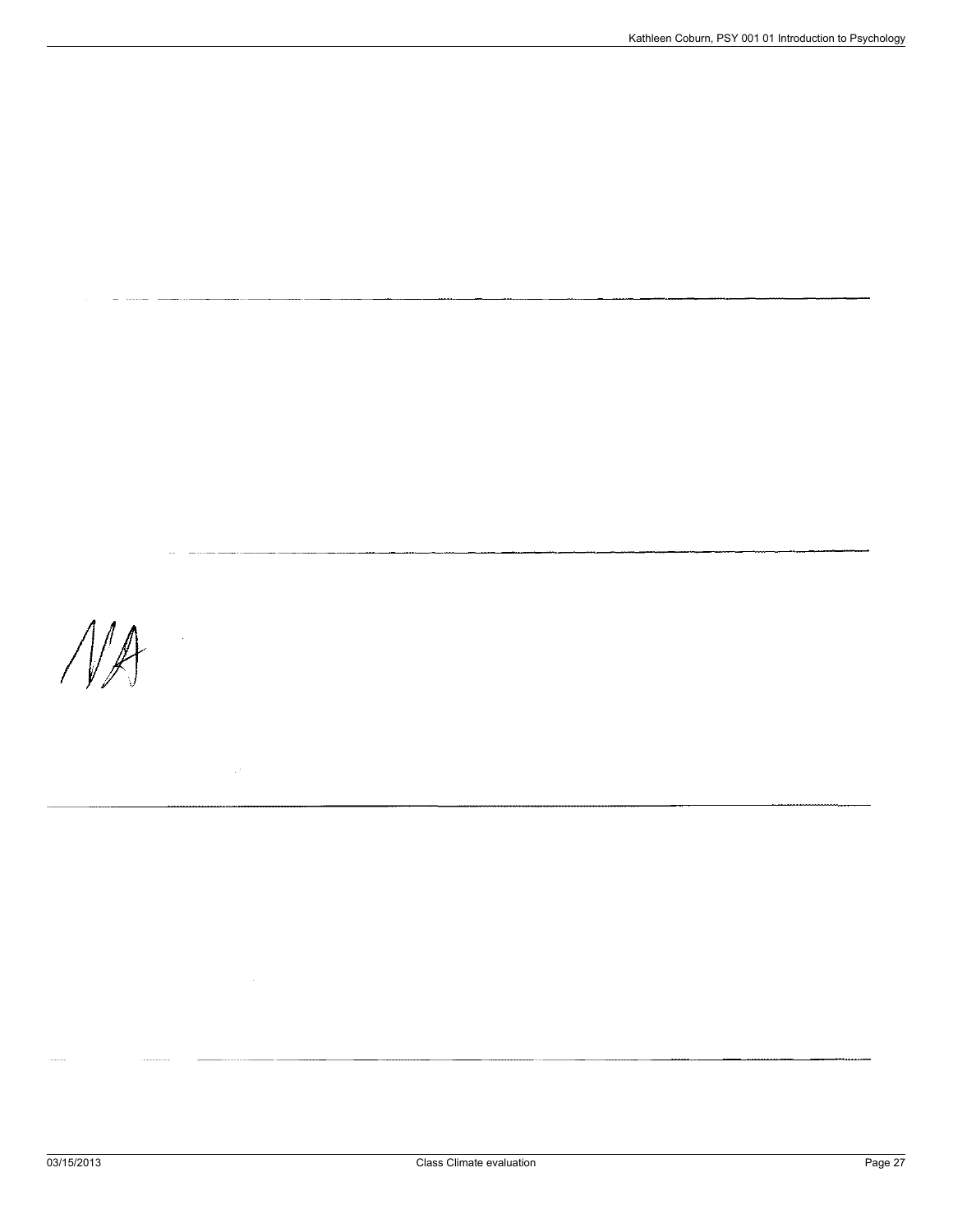<u>a companiente de la c</u>

#### I did not meet / got to any TA office nours.

 $\frac{1}{2}$ 

 $\omega$  , and an  $\omega$ سيد سيد س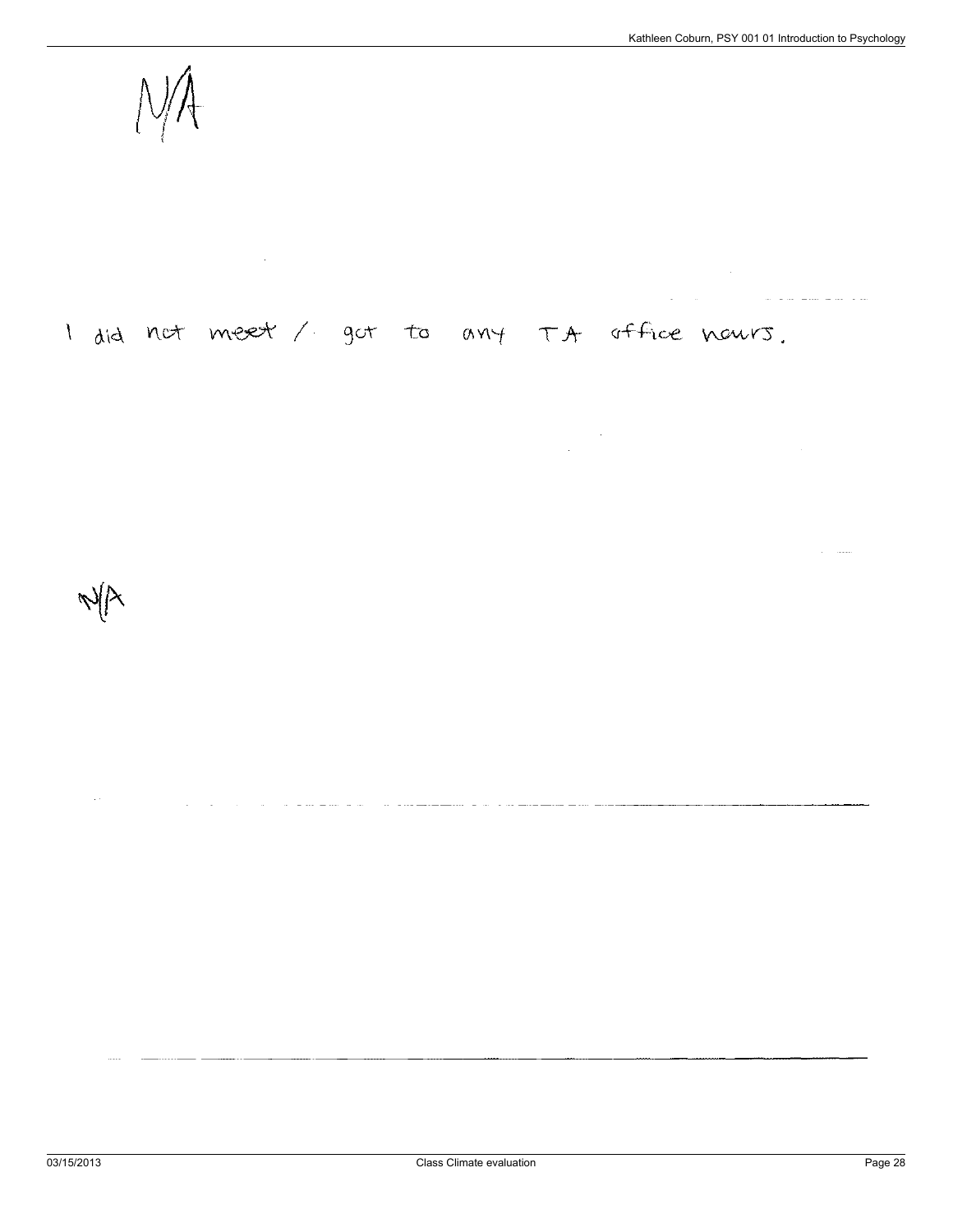### Never went

 $\bar{\lambda}$ 

 $\overline{\phantom{a}}$ a an  $\sim$  $\overline{a}$ 

 $\mathbb{R}^3$ 

- - - -

 $N/A$ 

 $N/A$